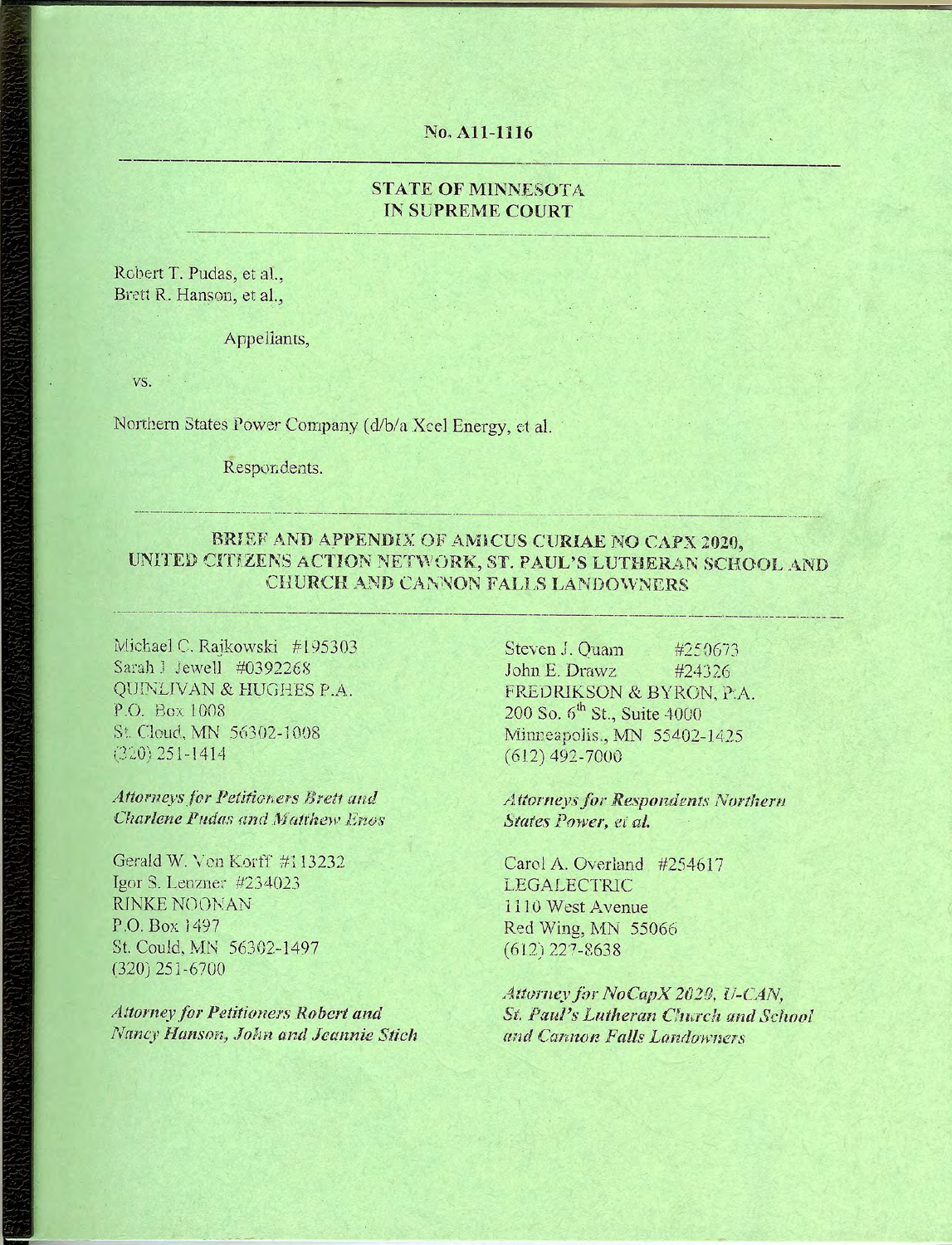# **TABLE OF CONTENTS**

| Page                                                                                                                                                                                                                        |
|-----------------------------------------------------------------------------------------------------------------------------------------------------------------------------------------------------------------------------|
|                                                                                                                                                                                                                             |
|                                                                                                                                                                                                                             |
|                                                                                                                                                                                                                             |
|                                                                                                                                                                                                                             |
|                                                                                                                                                                                                                             |
|                                                                                                                                                                                                                             |
| A. STATUTORY INTERPREATION REQUIRES RECOGNITION<br>OF THE SPECIFIC LANGUAGE OF "BUY THE FARM,"<br>WHICH REFERS AND DEFERS TO MINN. STAT. CH. 1178                                                                           |
| <b>B. LEGISLATIVE HISTORY REFLECTS THAT THE</b><br>LEGISLATURE MADE MANY STATUTORY CHANGES<br>IN ANTICIPATION OF CAPX 2020, ULTIMATELY<br>BROADENING LANDOWNER COMPENSATION AND<br>ELIMINATING EXEMPTIONS OF PUBLIC SERVICE |
| C. THE CONSEQUENCES OF A UTILITY INTERPRETATION<br>OF "BUY THE FARM" AND CH. 117 WOULD STRIP<br>LANDOWNERS OF PROTECTIONS LONG AVAILABLE                                                                                    |
|                                                                                                                                                                                                                             |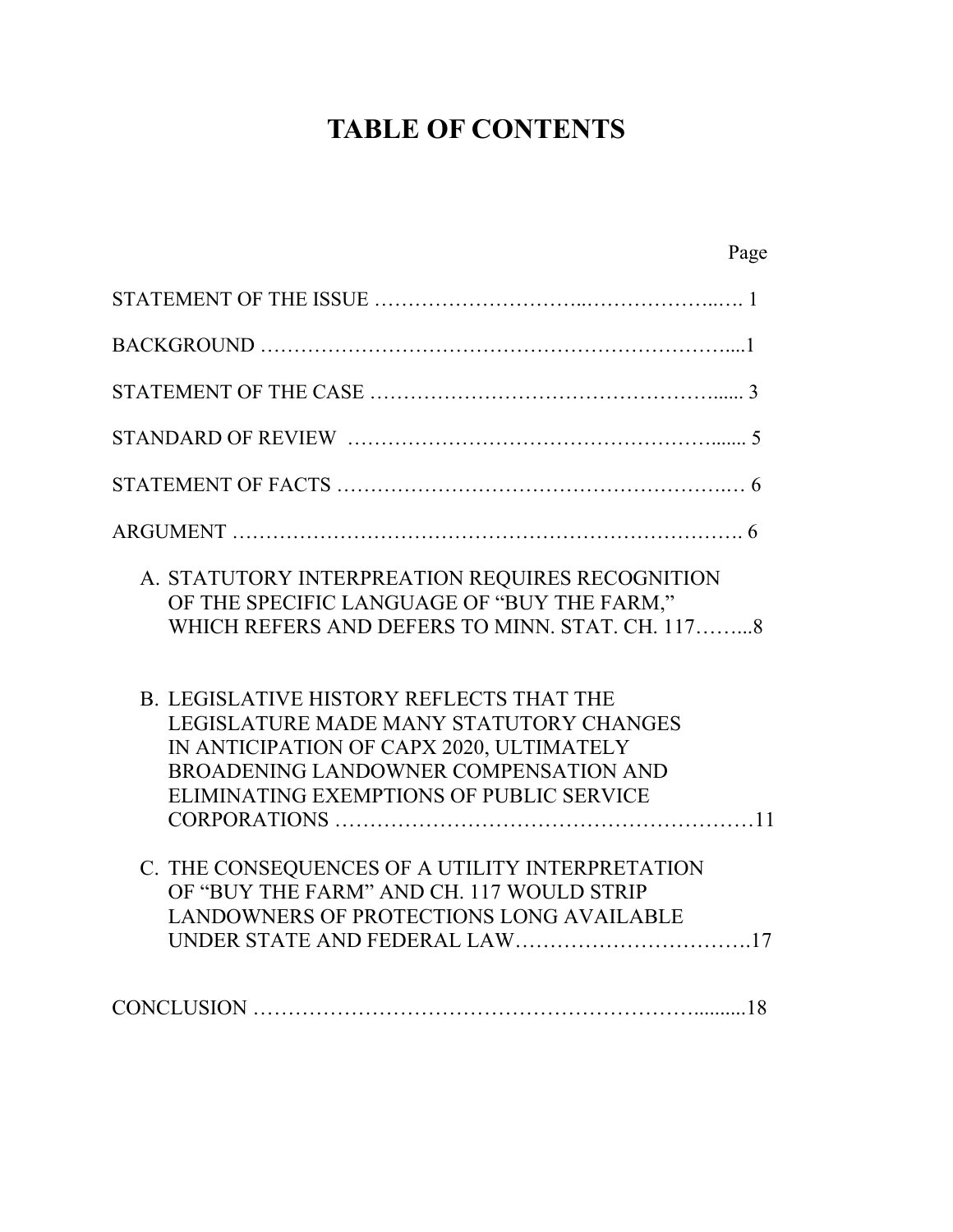# **TABLE OF AUTHORITIES**

# **STATUES FEDERAL PAGE** 14 C.F.R. Title 49, Section 24.304 ………………………………………… 14

### **STATUTES STATE**

# **MINNESOTA CASES**

Cooperative Power Association v. Assand, 288 N.W. 2d 697 (Minn. 1980)….9, 18 Haage v. Steies, 555 N.W. 2d 7, 9 (Minn. Ct. App. 1996). ………………….. 11, 17 Modrow v. J.P. Foodservice, Inc., 656 N.W. 2d 389, 393 (Minn. 2003) …….. 5 In Re Estate of Nordlund, 602 N.W.2d 910, 913 (Minn. App. 1999), *review denied* (Minn. Feb. 15, 2000) ………………………………………… 6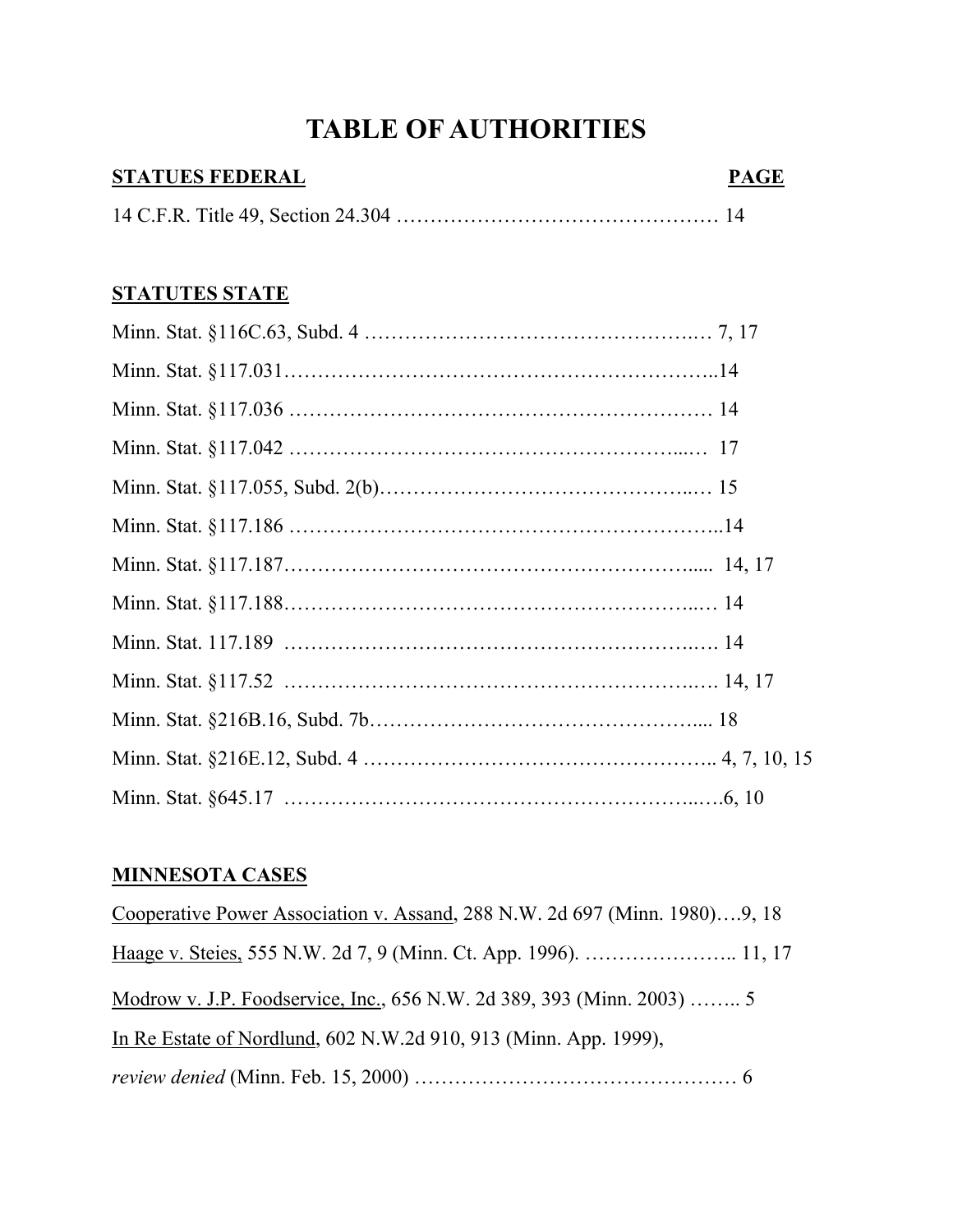| Northern States Power, et al., v. Aleckson, et al., 819 N.W. 2d 709,    |  |
|-------------------------------------------------------------------------|--|
|                                                                         |  |
|                                                                         |  |
|                                                                         |  |
|                                                                         |  |
| Weston v. Mc Williams & Associates, Inc., 716 N.W. 2d 634 (Minn. 2006)5 |  |

# **OTHER SOURCES**

| Powerline: The First Battle of America's Energy War, |  |
|------------------------------------------------------|--|
|                                                      |  |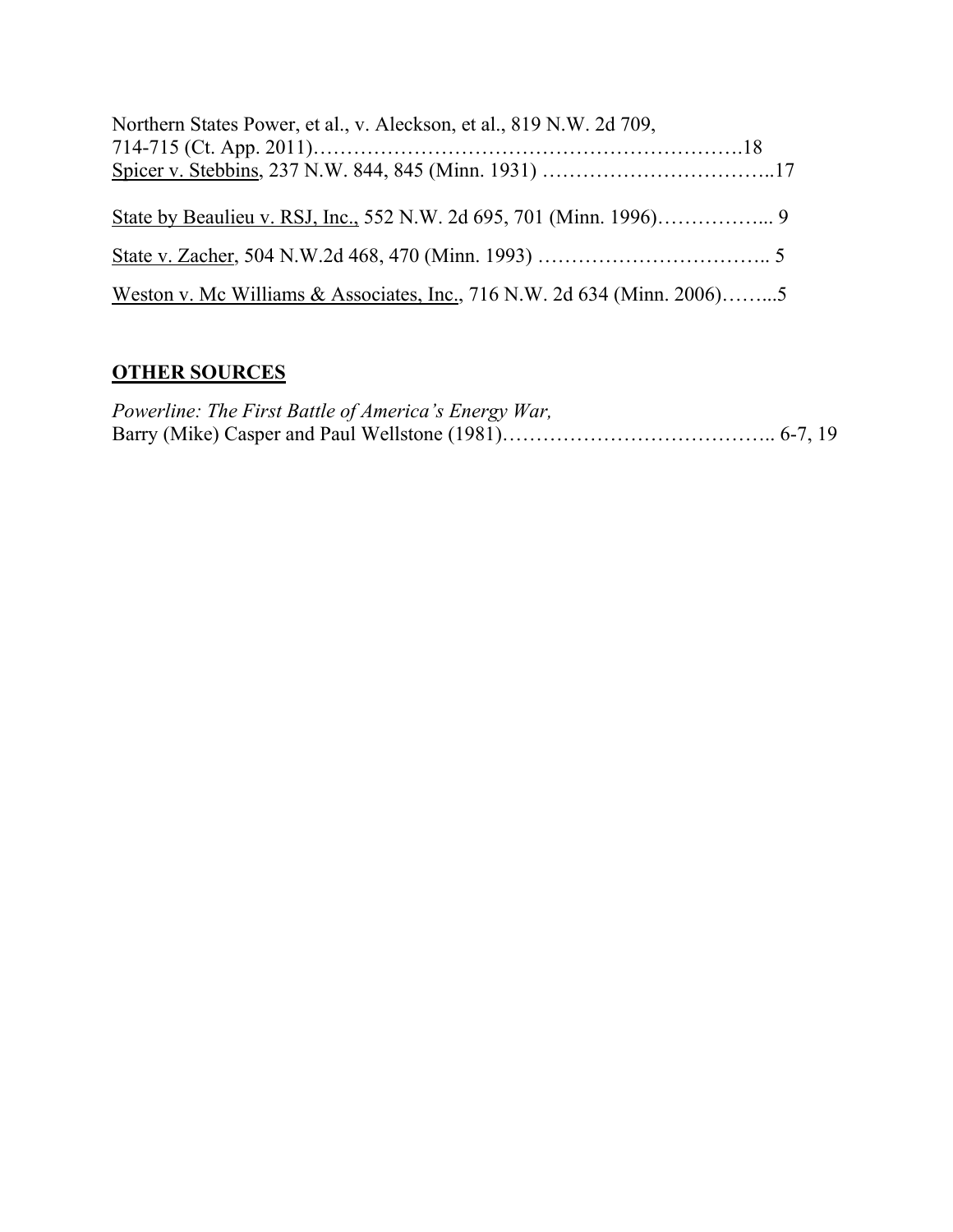#### **STATEMENT OF THE ISSUE**

**When a homeowner exercises rights under Minn. Stat. §216E.12, which expressly triggers the rights, protections, and procedures of Minnesota Statutes Chapter 117, must Northern States Power provide landowner compensation provided under Chapter 117 if NSP proceeds to take the property in fee under section 216E.12, subd. 4.** 

#### **Manner in which issue raised:**

Trial Court: Respondents sought an order prohibiting relocation and minimum compensation for landowners electing "Buy the Farm", Minn. Stat. §216E.12, Subd. 4, and the district court found that Minnesota Statutes Ch. 117 applies to proceedings based on Minn. Stat. §216E.12, Subd. 4, and includes compensation for relocation and minimum compensation.

Appellate Court: Ruled that landowners were not required to relocate and were not displaced persons and were not entitled to minimum compensation and relocation benefits under Minn. Stat. Ch. 117. *See also* Dissenting Opinion, Judge Cleary.

#### **BACKGROUND**

No CapX 2020, United Citizens Action Network, and St. Paul's Lutheran

School and Church and Cannon Falls Landowners, as Intervenors and Relators in

multiple CapX 2020 Certificate of Need and Routing dockets in Minnesota and

Wisconsin, submit this Amicus Brief as parties with a private interest as directly

affected landowners, and addressing public interest aspects of eminent domain policy

in this transmission build-out affecting thousands of landowners.<sup>1</sup>

CapX 2020 is a \$1.7 billion dollar transmission build-out launched in 2004-2005

predicated on a 2.49% annual growth in electricity demand, which obviously has not

 $\overline{a}$ <sup>1</sup> No CapX 2020, United Citizens Action Network, and St. Paul's Lutheran School and Church and Cannon Falls Landowners certify that this brief was authored in whole by Carol A. Overland, and was not authored in whole or in part by counsel for any party, and no party other than the amicus curiae, its members, or its counsel made a monetary contribution to the preparation or submission of this brief.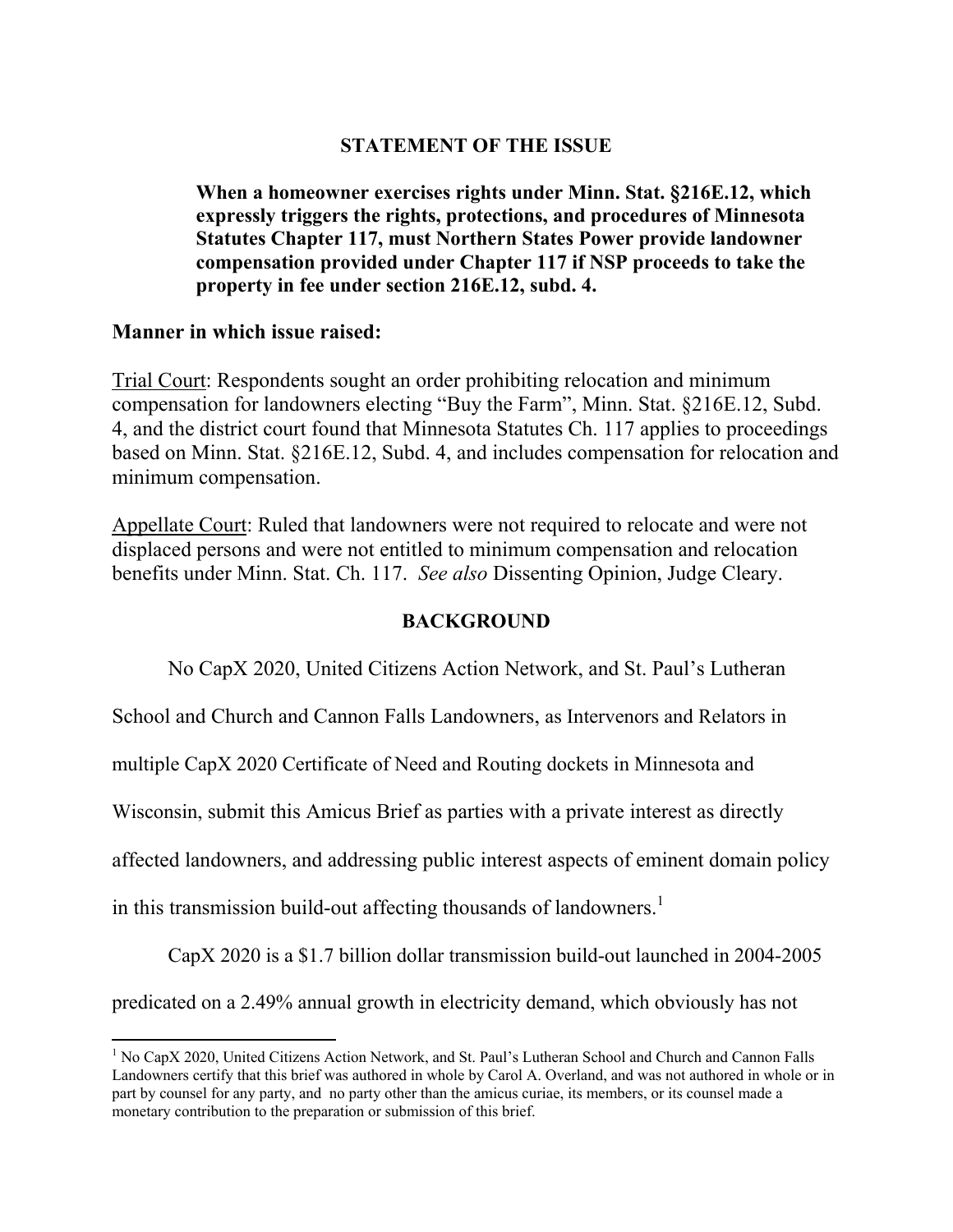occurred. This project facilitates implementation of the regional electrical market, with significant economic benefits of a transmission build-out realized by utilities where coal displaces natural gas. CapX 2020 condemnations are affecting thousands of Minnesota landowners as they step-by-step traverse the state between its beginning in the Dakotas to its eastern terminus in mid-Wisconsin. As Intervenors in Public Utilities Commission dockets for the Certificate of Need and appeal, three CapX 2020 transmission routing dockets, and in the Wisconsin Public Service Commission Certificate of Convenience and Necessity, Amicus Curiae Applicants have steadfastly taken a public interest position on landowner rights and preservation of compensation for landowners under the statutory condemnation scheme. No CapX 2020 and United Citizen Action Network demonstrated their public interest and worked for years on legislative campaigns and then with elected legislators to repeal exemptions for public service corporations from aspects of landowner compensation under eminent domain statutes enacted in 2006 Chapter 214, Senate File No. 2750, Minnesota Statute §117.189, and achieved some success in 2009 in Chapter 110, Senate File 550, which raised the potential award of appraisal fees, and in 2010, with elimination of the exemption of public service corporations from Sections 117.031; 117.036; 117.055, subdivision 2, paragraph (b); 117.186; 117.187; 117.188; and 117.52, subdivisions 1a and 4. Due to the legislative aspect of our work in opposition to the CapX 2020 transmission build-out, we will focus on the legislative history of this project in relation to Buy the Farm and to changes in Minnesota condemnation law under Chapter 117.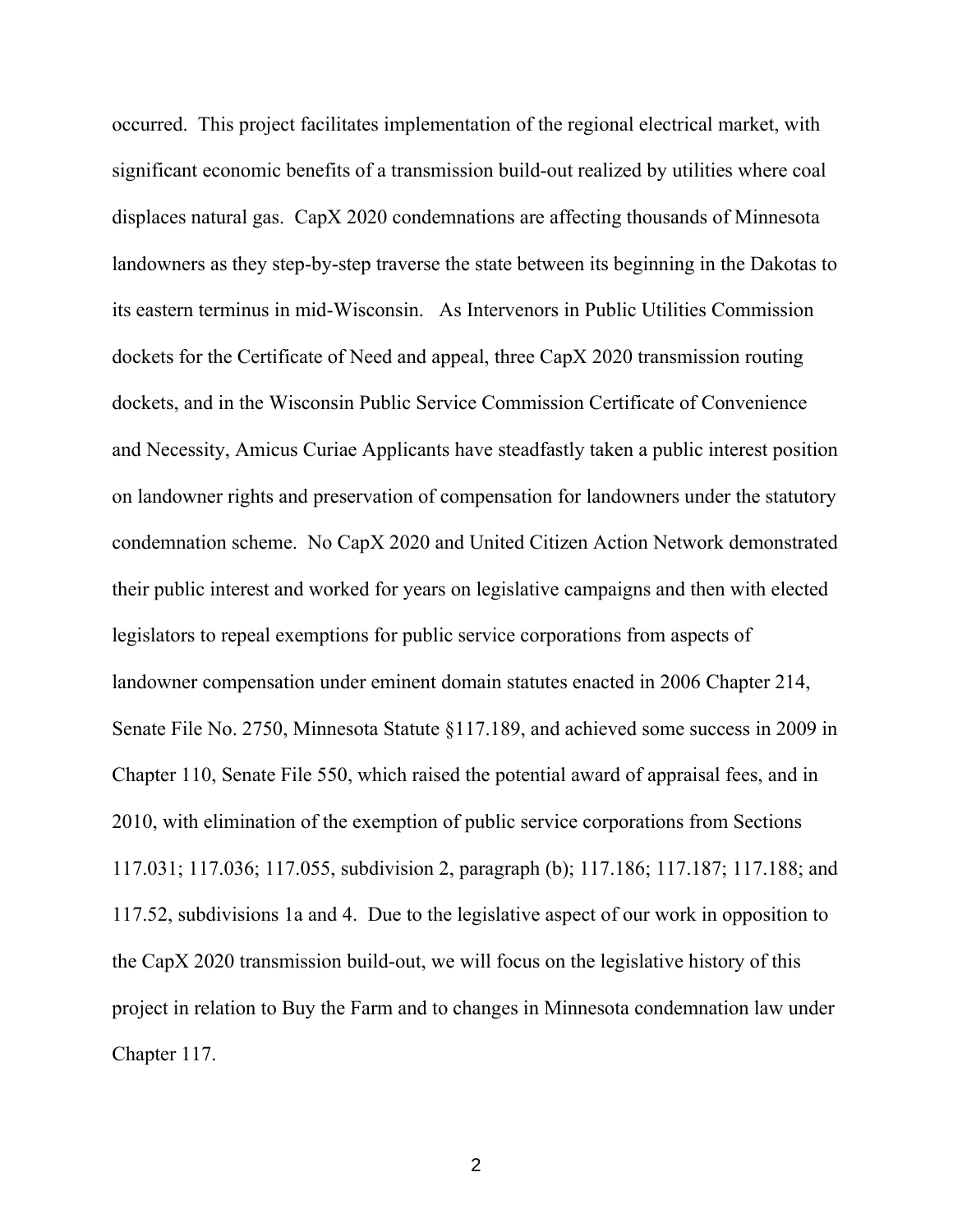Members of United Citizen Action Network were directly affected when their land was taken by eminent domain for the MinnCan pipeline. When fighting for compensation at the District Court, members of U-CAN were notified that their land was targeted for a transmission easement for the CapX 2020 Brookings to Hampton transmission line. This second assault on their lives and property drove them to challenge CapX 2020 transmission through the administrative process from Certificate of Need through routing, and members of U-CAN are currently facing condemnation of their land for the CapX 2020 Brookings to Hampton transmission line.

As landowners also directly affected by routing and potential condemnation for the CapX 2020 Hampton to Rochester to La Crosse transmission line, St. Paul's Lutheran School and Church and Cannon Falls Landowners, they have a personal interest in assuring that compensation will be available to them if they elect the "Buy the Farm" option. For example, the transmission line route as Ordered by the Public Utilities Commission would run adjacent to St. Paul's School, and would traverse two sides of the property of a landowner who has a home and a thriving auto repair business on that property within 150 feet of the transmission's center line. Relocation of a three-building auto repair business would be a labor-intensive and costly effort, and without minimum compensation and relocation compensation, the landowners would not be made whole, would not be justly compensated for the taking of their land.

The Amicus Curiae Applicants are deeply concerned and directly affected by the issue of landowner compensation under the "Buy the Farm" election of Minnesota Statute

3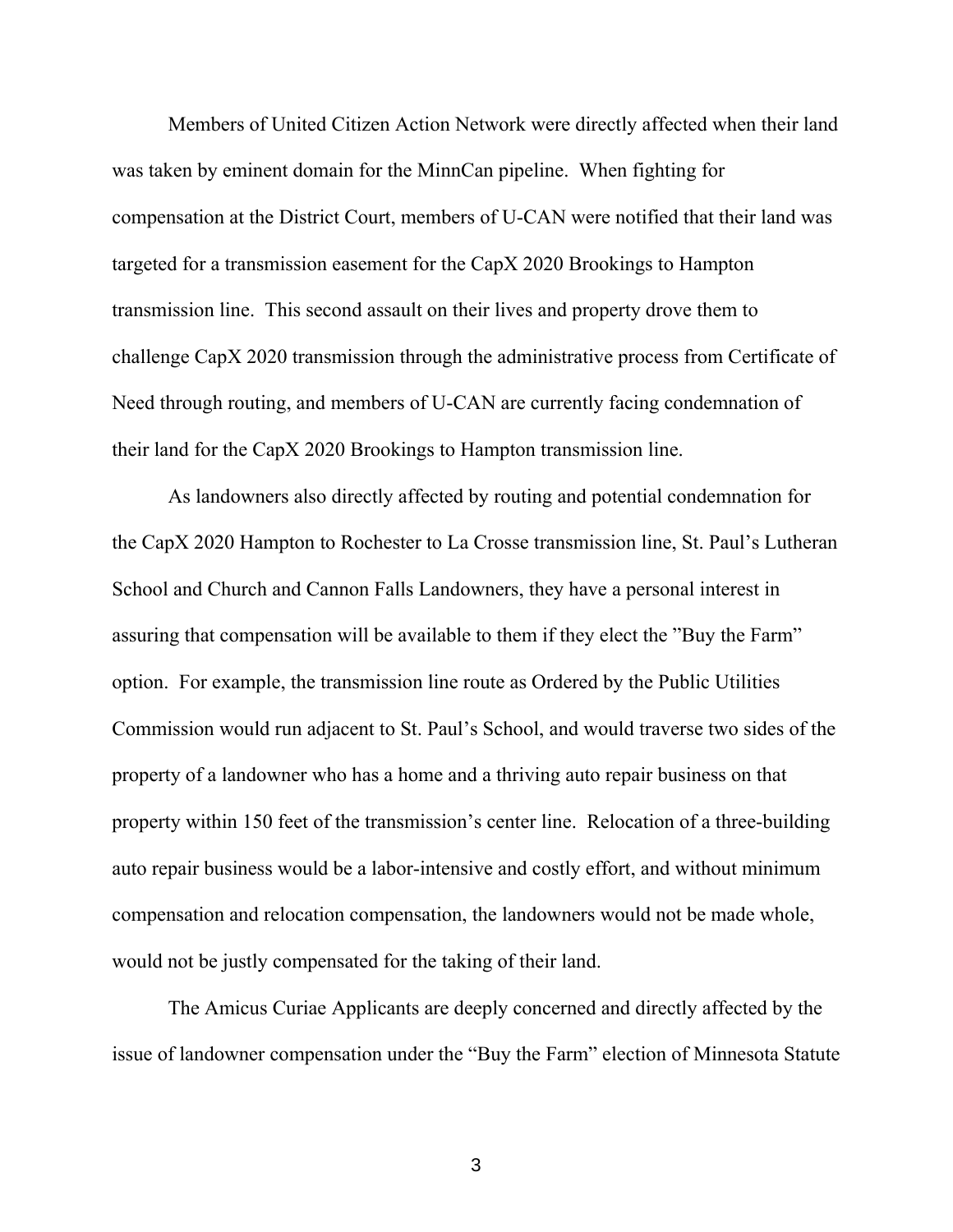§216E.12, Subd. 4 and its interrelation with the eminent domain compensation of Minnesota Chapter 117, immediate and pressing public and private interests.

#### **STATEMENT OF THE CASE**

The case before this court originated with the onset of condemnation actions for CapX 2020 transmission projects taking place across. For the CapX 2020 Certificate of Need proceeding, notice was given to over 80,000 landowners that they could be affected by these transmission lines.<sup>2</sup> Need for three of the CapX 2020 projects, Brookings to Hampton, Hampton to La Crosse, and Fargo to Monticello, was determined through a joint Certificate of Need proceeding at the Public Utilities Commission, filed in 2006 based on 2004-2005 demand information.<sup>3</sup> A contested case was held in 2008, just after the economic crash, and the Certificate of Need was granted in 2009. Since that time, five routing dockets have been filed (the Fargo to Monticello was segmented and filed as St. Cloud to Monticello, and the remaining Fargo to St. Cloud filed later), and the last of those routing dockets, Hampton-Rochester-La Crosse is presently before the Minnesota Court of Appeals.<sup>4</sup> The Certificate of Need established the "public purpose" of the transmission projects<sup>5</sup>, and

<sup>&</sup>lt;sup>2</sup> See Notice Plan and Notices, PUC Docket 06-1115.

<sup>&</sup>lt;sup>3</sup> Minnesota PUC Docket ET-2, E002/CN-06-1115, available online at: [https://www.edockets.state.mn.us/EFiling/edockets/searchDocuments.do?method=showeDocketsSearch&searchTyp](https://www.edockets.state.mn.us/EFiling/edockets/searchDocuments.do?method=showeDocketsSearch&searchType=new) [e=new,](https://www.edockets.state.mn.us/EFiling/edockets/searchDocuments.do?method=showeDocketsSearch&searchType=new) and search for docket 06-1115.

<sup>&</sup>lt;sup>4</sup> Minnesota Court of Appeals Dockets A12-1607 and A12-1632 (consolidated).

<sup>&</sup>lt;sup>5</sup> A Certificate of Need is deemed sufficient to demonstrate "public purpose," however, competitive market transactions are not provision of a public necessity in a franchise service area . In this case, public purpose is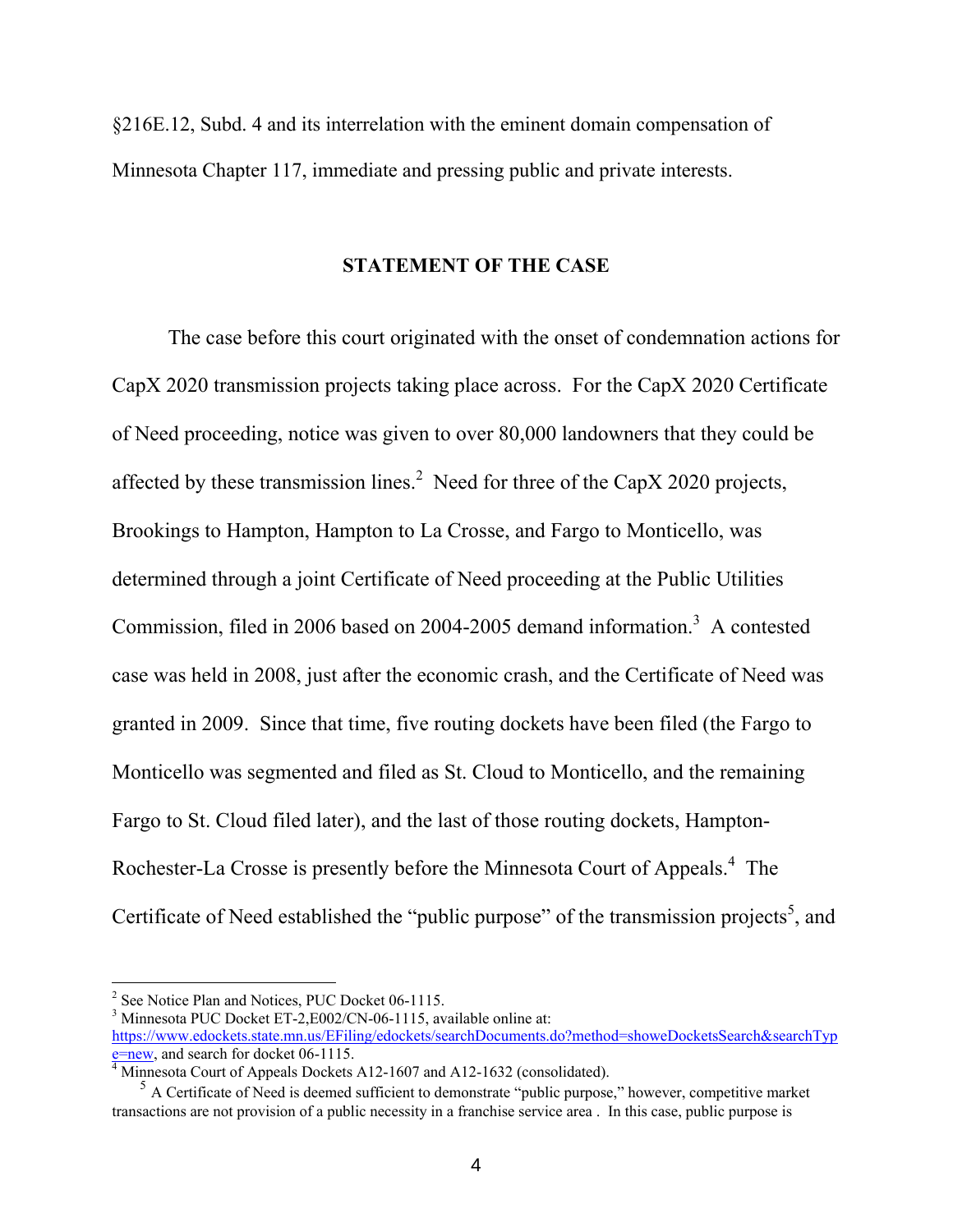each routing docket will trigger easement acquisition and condemnations for CapX 2020 easements in counties across Minnesota.

 This Amicus Curiae brief supports the Appellants/Petitioner's position that Chapter 117 is the governing law for utility condemnations, and that landowners electing "Buy the Farm" as provided by Minn. Stat. §216E.12, Subd. 4, are eligible for all available compensation under Chapter 117. Minn. Stat. 216E.12, Subd. 4 specifically states that "the proceedings shall be conducted in the manner prescribed in chapter 117, except as otherwise specifically provided in this section" and there is no specific provision limiting compensation for those landowners who elect "Buy the Farm."

#### **STANDARD OF REVIEW**

This is a case of first impression, a matter of law and of statutory interpretation reviewed *de novo* by this court. See Modrow v. J.P. Foodservice, Inc., 656 N.W. 2d 389, 393 (Minn. 2003); Weston v. Mc Williams & Associates, Inc., 716 N.W. 2d 634 (Minn. 2006); State v. Zacher, 504 N.W.2d 468, 470 (Minn. 1993). Statutory interpretation has a statutory basis of presumptions:

Reilly Tar Chemical Corp. v. City of St. Louis Park, 121 N.W. 2d 393 (Minn. 1963).

questionable as this project is for market expansion and market transactions, which is not a function of its charter as a public service corporation, and:

Where the power to exercise eminent domain has been delegated to a municipality or to a public service corporation, and the statutory delegation of such power limits the exercise thereof to situations where there is an actual need therefor, such municipality or public service corporation may not proceed under the statute in the absence of such a need. When it does so, the courts may hold its actions in excess of the statutory authorization and hence invalid.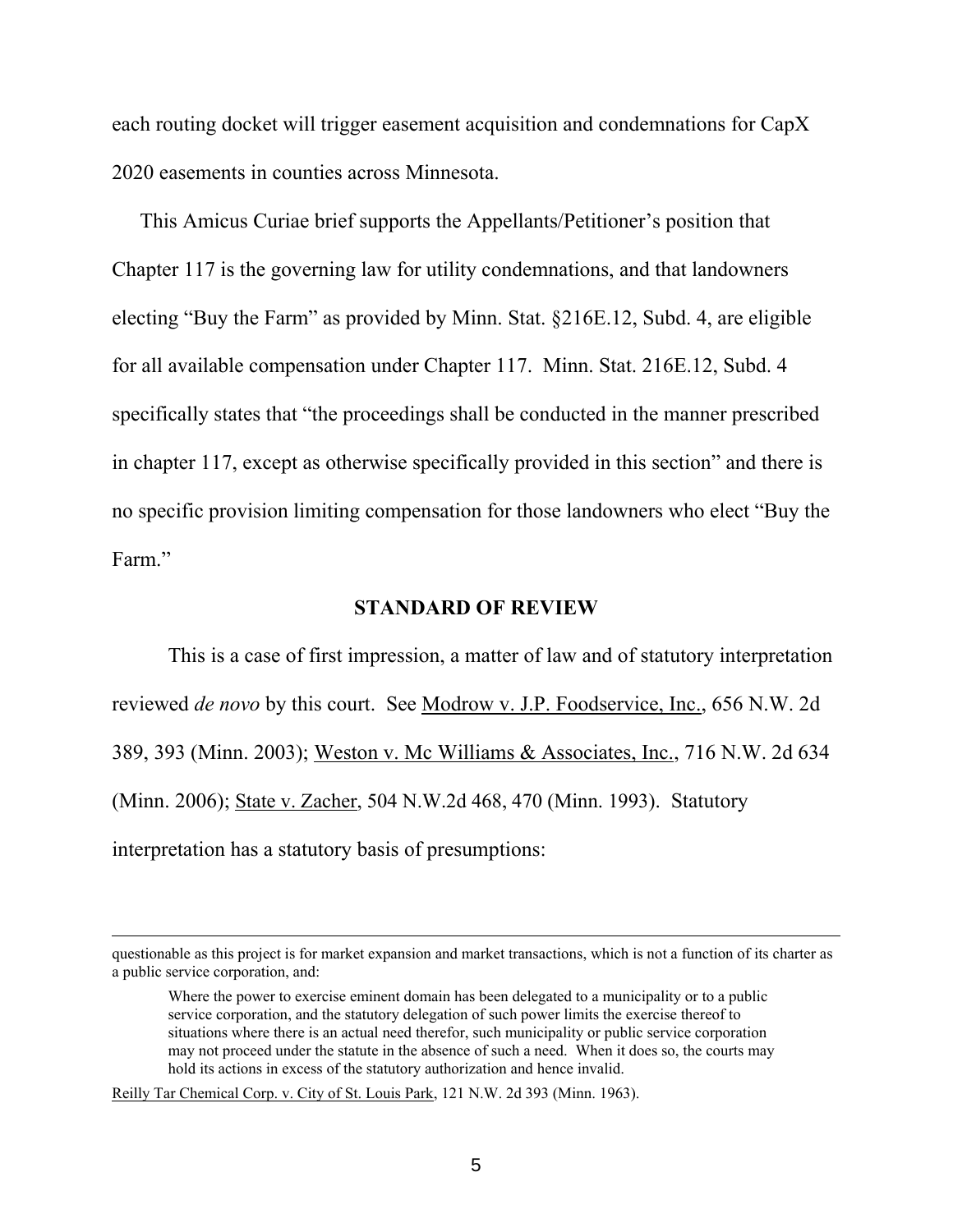In ascertaining the intention of the legislature the courts may be guided by the following presumptions:

(1) the legislature does not intend a result that is absurd, impossible of execution, or unreasonable;

(2) the legislature intends the entire statute to be effective and certain;

(3) the legislature does not intend to violate the Constitution of the United States or of this state;

(4) when a court of last resort has construed the language of a law, the legislature in subsequent laws on the same subject matter intends the same construction to be placed upon such language; and

(5) the legislature intends to favor the public interest as against any private interest.

Minn. Stat. §645.17.

Statutory interpretation fundamentals dictate that plain meaning is primary, and statutory interpretation is based on a broad view of the context, "not in isolation but as a part of a whole; in relation to the language of surrounding or closely-related statutes; and reasonably, to avoid absurd or unreasonable results." See In Re Estate of Nordlund, 602 N.W.2d 910, 913 (Minn. App. 1999), *review denied* (Minn. Feb. 15, 2000).

#### **STATEMENT OF FACTS**

Amicus Curiae No CapX 2020, United Citizens Action Network, and St. Paul's Lutheran School and Church and Cannon Falls Landowners adopts the Statement of Facts of Appellants Hanson and Stich, and Pudas and Enos, as if fully related here.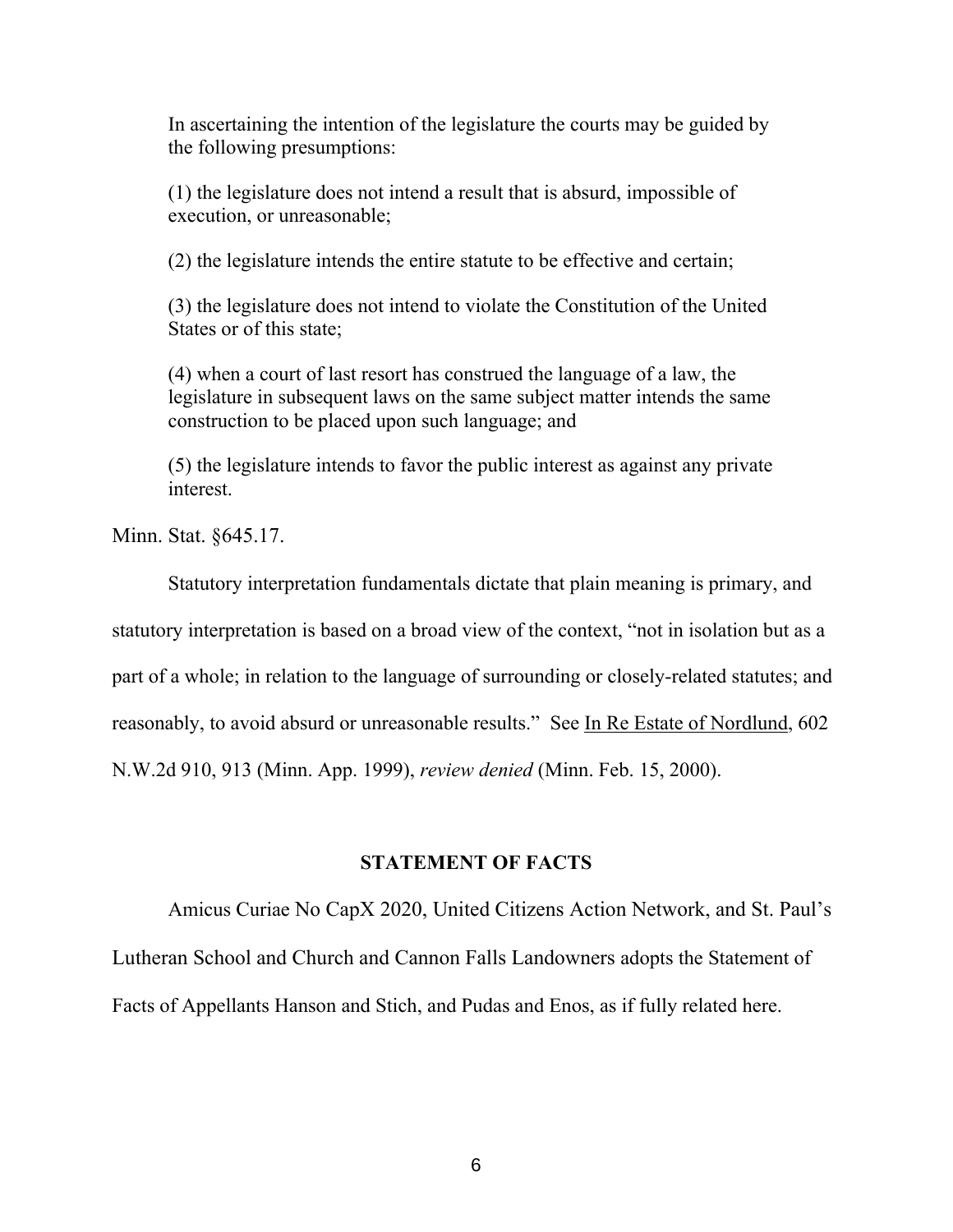### **ARGUMENT**

Minnesota's troubled history of utility need, routing and eminent domain

proceedings for transmission lines is legend:

*To most Americans, the high voltage powerlines that crisscross our countryside are just a fact of life – links in an energy network whose existence is essential to our modern way of living. To many Minnesota farmers, however, one powerline has become a powerful symbol – a symbol of America's willingness to sacrifice its rural citizens to feed a gluttonous hunger for energy.* 

*… In early 1978, when hundreds of farmers rose up in anger and went into the fields to stop surveying and construction, Perpich moved over two hundred state troopers, nearly half the Minnesota Highway Patrol, into tiny Pope County in west-central Minnesota to allow the line to be built. For months the attention of Minnesotans was riveted on dramatic confrontations in the fields. The national media came to cover the weaponry and tactics of a spectacular new front in the energy war – as angry farmers deploying tractors, manure spreaders, and ammonia sprayers confronted lines of troopers armed with guns and mace in the deep snow and bitter cold of a Minnesota winter.* 

*What happened in Minnesota and why it happened may have a significance for our nation's energy policy far beyond the questions involved in building just one powerline. A potent new force – rural Americans – has something to say about what that energy policy should be and they may have discovered a source of power that will make all American listen.* 

Chapter 1, Prelude to a Protest*, Powerline: The First Battle of America's Energy War,*  Barry (Mike) Casper and Paul Wellstone (1981).

Minnesota did listen to the landowners, and after living through the trauma of the

powerline struggles, even after the adoption of the Power Plant Siting Act, our legislature

adopted transmission-specific protections for landowners and a detailed process for

transmission condemnations, including Minnesota's "Buy the Farm" option, then Minn.

Stat. §116C.63, Subd. 4:

*…*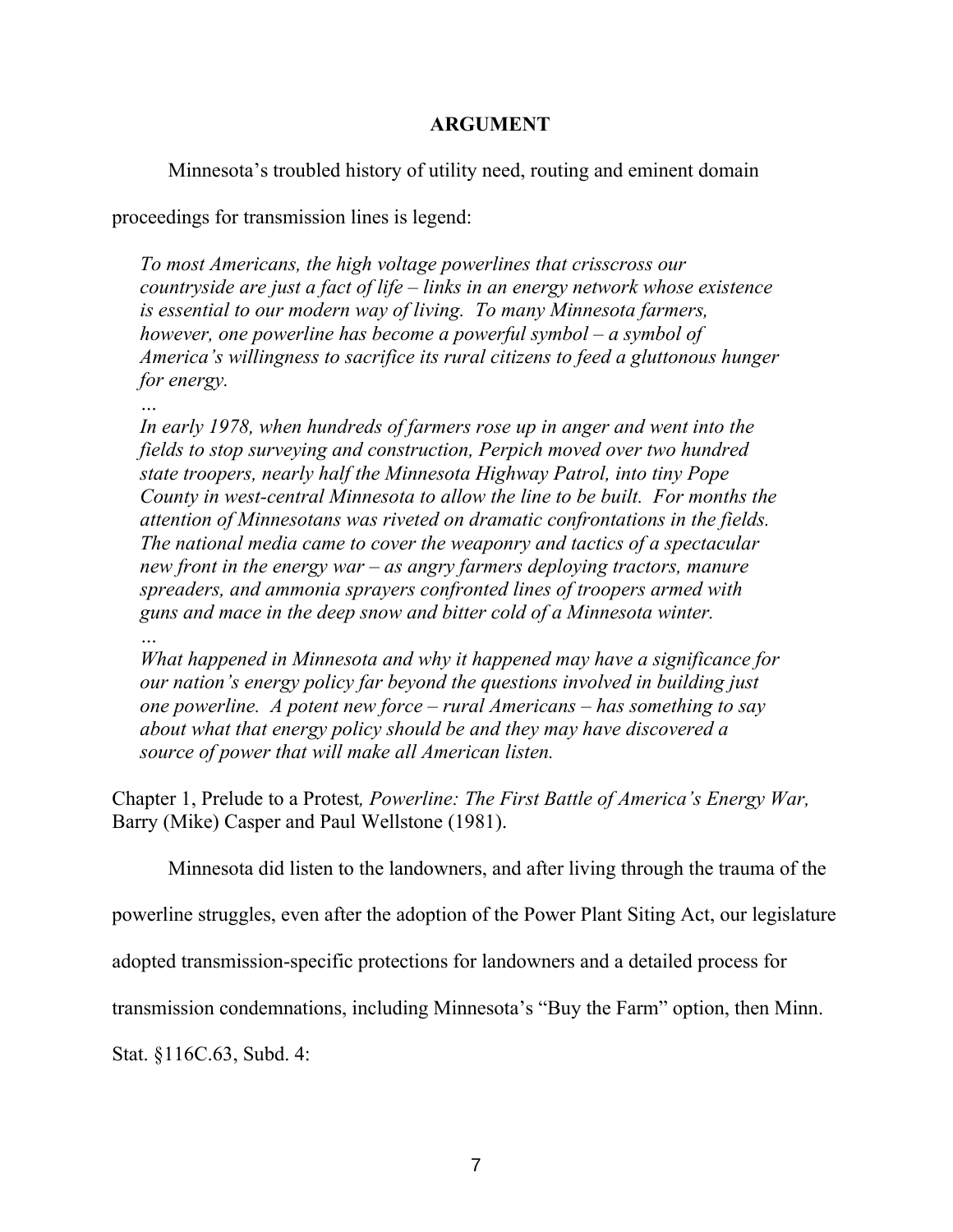*When private real property that is an agricultural or nonagricultural homestead, nonhomestead agricultural land, rental residential property, and both commercial and noncommercial seasonal residential recreational property, as those terms are defined in section [273.13](https://www.revisor.mn.gov/statutes?id=273.13#stat.273.13) is proposed to be acquired for the construction of a site or route for a high-voltage transmission line with a capacity of 200 kilovolts or more by eminent domain proceedings, the fee owner, or when applicable, the fee owner with the written consent of the contract for deed vendee, or the contract for deed vendee with the written consent of the fee owner, shall have the option to require the utility to condemn a fee interest in any amount of contiguous, commercially viable land which the owner or vendee wholly owns or has contracted to own in undivided fee and elects in writing to transfer to the utility within 60 days after receipt of the notice of the objects of the petition filed pursuant to section [117.055.](https://www.revisor.mn.gov/statutes?id=117.055#stat.117.055) Commercial viability shall be determined without regard to the presence of the utility route or site. The owner or, when applicable, the contract vendee shall have only one such option and may not expand or otherwise modify an election without the consent of the utility. The required acquisition of land pursuant to this subdivision shall be considered an acquisition for a public purpose and for use in the utility's business, for purposes of chapter 117 and section [500.24,](https://www.revisor.mn.gov/statutes?id=500.24#stat.500.24) respectively; provided that a utility shall divest itself completely of all such lands used for farming or capable of being used for farming not later than the time it can receive the market value paid at the time of acquisition of lands less any diminution in value by reason of the presence of the utility route or site. Upon the owner's election made under this subdivision, the easement interest over and adjacent to the lands designated by the owner to be acquired in fee, sought in the condemnation petition for a right-of-way for a high-voltage transmission line with a capacity of 200 kilovolts or more shall automatically be converted into a fee taking.* 

Minn. Stat. §216E.12, Subd. 4.

### **A. STATUTORY INTERPREATION REQUIRES RECOGNITION OF THE SPECIFIC LANGUAGE OF "BUY THE FARM," WHICH REFERS AND DEFERS TO MINN. STAT. CH. 117**

The CapX 2020 transmission build-out is the largest web of transmission proposed

and permitted in Minnesota's history, and has occurred in a manner that Public Utilities

Commissioners have taken note of as routing permits are granted: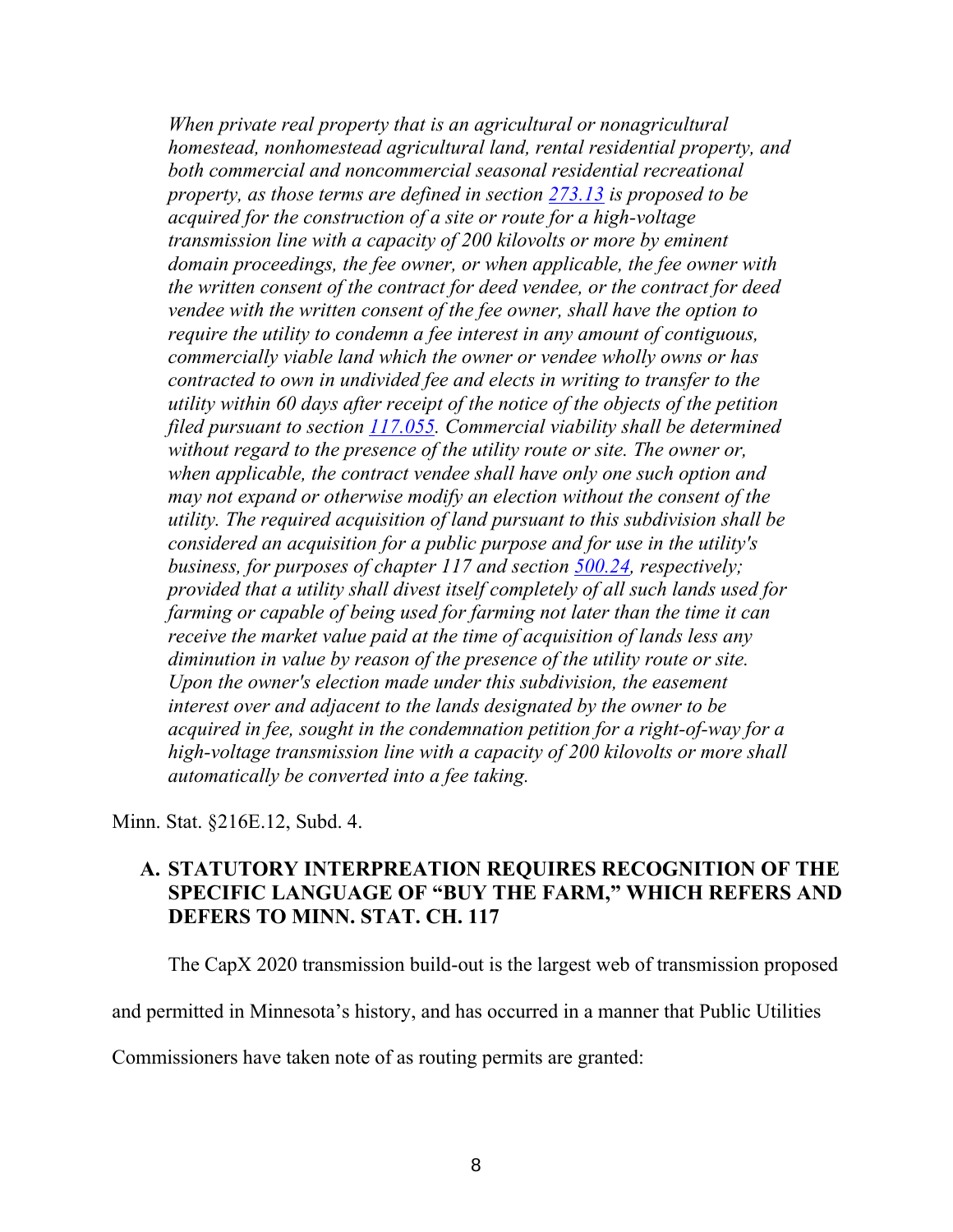In my value system I'm informed by two large facts. The first fact is that *about 35 or 40 years ago we had a very divisive and disruptive battle over the location of a power line in central Minnesota. There was rampant lawlessness, violence, viciousness, and a breakdown of law and order. That battle took several years, very costly, very disruptive. So that's kind of on one end.* 

*On the second end, I am informed by the fact that over the last four or five years we've successfully sited several hundred miles of high voltage transmission line and we've done that by following highways. And I don't think that we capture the whole magnitude of highways when we use that term, I prefer the term public purpose corridors. Highways are noisy, disruptive, polluting, a necessary evil, and I think that the more public purpose we can put into those corridors, the greater the general good is maintained. And I point to the several hundred miles of success we've had without a lot of lawlessness in doing that.* 

Appendix, p. 1-3, Transcript, Commission Meeting, CapX Routing Permit 09-1448, p. 1 and 163-164.

The major change since "The First Battle of America's Energy War" is that the legislature adopted and the courts enforced the policies of increased transparency and public participation within the Power Plant Siting Act. Over the years, the legislature has refined and tweaked transmission line siting and eminent domain for transmission lines. The *Assand* court reaffirmed the "Buy the Farm" option and expressly recognized the importance of providing landowners an out, the ability to get out from under a transmission line:

*The enactment of §116C.63, subd. 4<sup>6</sup> reflects a creative legislative response to a conflict between rural landowners and utilities concerning HVTL right-of-ways. Opponents of the utilities, resisting further encroachments upon the rural landscape and fearing the effects upon the rural environment and public health, not only challenge the placement and erection of high voltage transmission lines, but question whether the rural* 

 $\overline{a}$ 6 Now Minn. Stat. §216E.12, Subd. 4.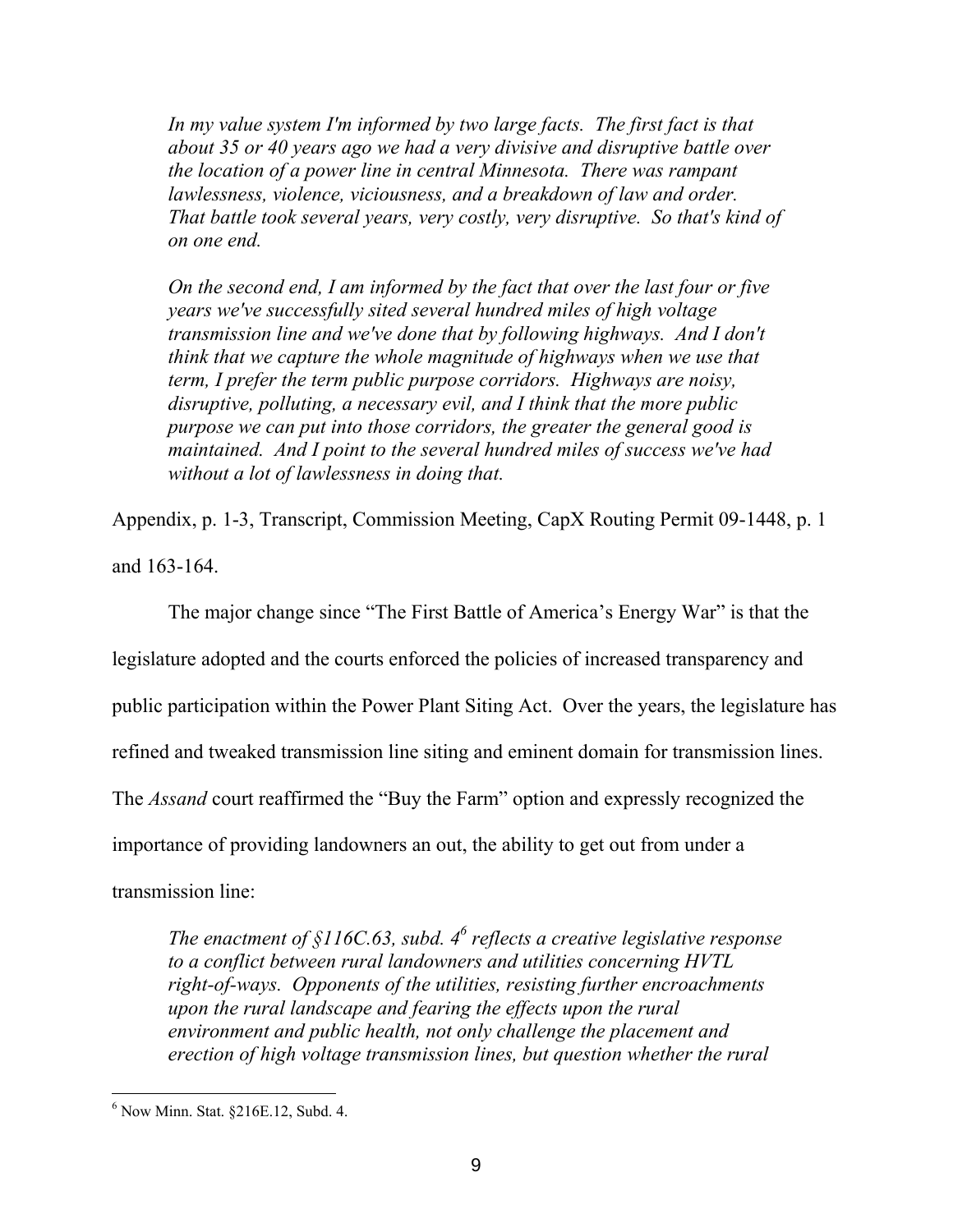*community's sacrifice to the commonwealth serves a greater social good. The legislature, sensitive to these concerns but perceiving the occasion as demand the construction of additional power-generating plants and high voltage transmission lines, enacted §116C.63, Subd. 4 in partial response.* 

Cooperative Power Association v. Assand, 288 N.W. 2d 697 (Minn. 1980).

This case is an issue of statutory interpretation. Statutory interpretation is not to be a contorted dance which achieves an absurd result. The plain meaning must be applied. *State by Beaulieu v. RSJ, Inc.*, 552 N.W. 2d 695, 701 (Minn. 1996). As above, there are statutory presumptions:

Not only is the Buy the Farm statute unambiguous in its reference to Minnesota Ch.

117, but Ch. 117 is also unambiguous in its abject absence of prohibitory language or

exemption of any provisions' application to "Buy the Farm." As above, the presumptions

of statutory interpretation weigh in favor of the public interest, in favor of the landowners

facing condemnation by the utilities:

In ascertaining the intention of the legislature the courts may be guided by the following presumptions:

(1) the legislature does not intend a result that is absurd, impossible of execution, or unreasonable;

(2) the legislature intends the entire statute to be effective and certain;

(3) the legislature does not intend to violate the Constitution of the United States or of this state;

(4) when a court of last resort has construed the language of a law, the legislature in subsequent laws on the same subject matter intends the same construction to be placed upon such language; and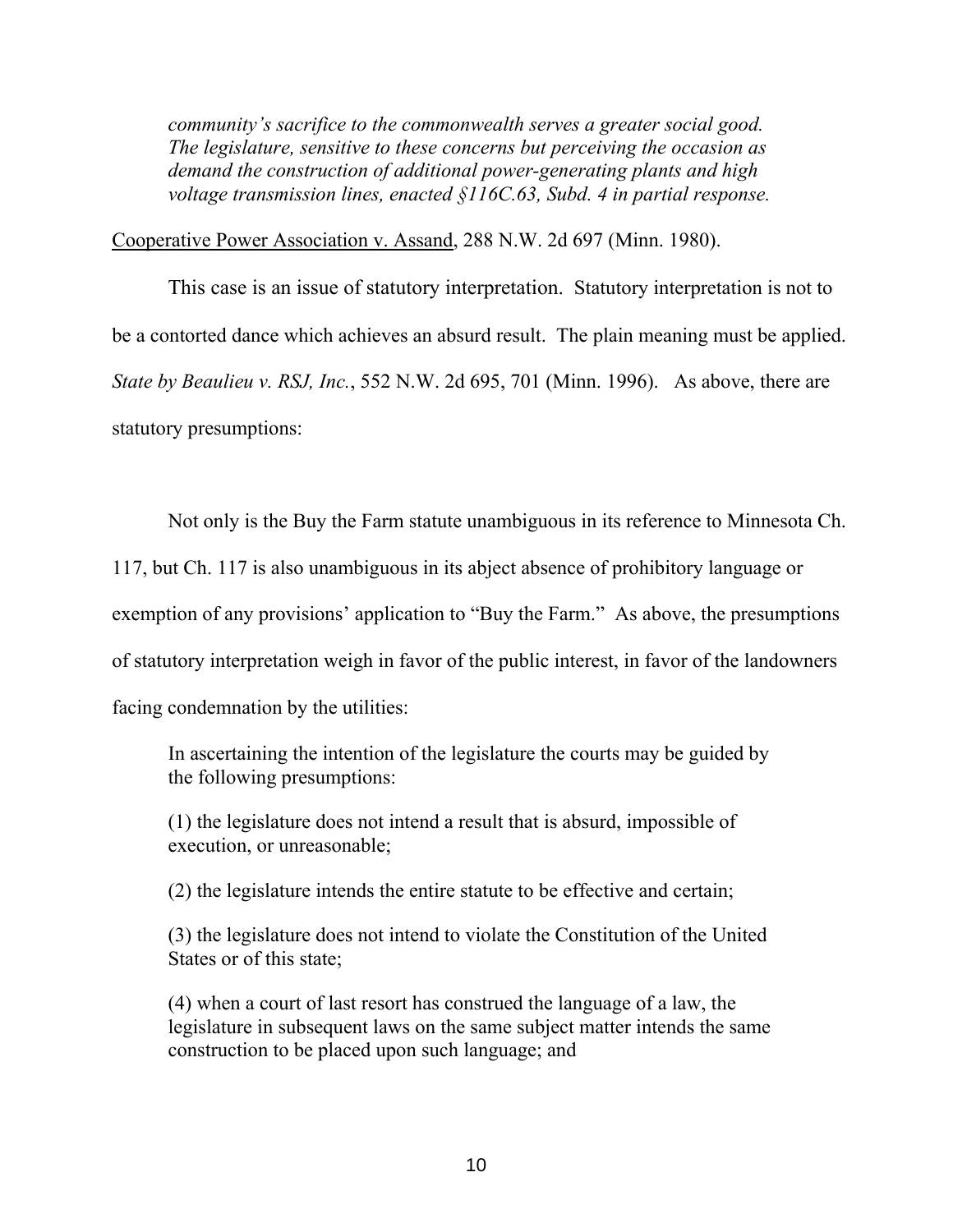(5) the legislature intends to favor the public interest as against any private interest.

Minn. Stat. §645.17.

 $\overline{a}$ 

Affirmatively, the plain language of "Buy the Farm" refers to Minn. Stat. Ch. 117,

and directs that the Buy the Farm option grows from an eminent domain action under

Minn. Stat. §117.55, and further clarifies that a Buy the Farm condemnation meets

statutory requirements of "public purpose"<sup>7</sup> and "use in the utility's business for purposes

of chapter 117." By its language, "Buy the Farm" is incorporated into Minn. Stat. Ch.

117, and Chapter 117 applies to actions under Chapter 117.

The plain language of Chapter 117 likewise provides owner compensation and contains no limitations or restrictions referencing "Buy the Farm" or specifically Minn. Stat. §216E.12, Subd. 4.

# **B. LEGISLATIVE HISTORY REFLECTS THAT THE LEGISLATURE MADE MANY STATUTORY CHANGES IN ANTICIPATION OF CAPX 2020, ULTIMATELY BROADENING LANDOWNER COMPENSATION AND ELIMINATING EXEMPTIONS OF PUBLIC SERVICE CORPORATIONS.**

The legislative history shows correction of the 2006 changes to Chapter 117 in anticipation of CapX 2020 condemnations that broadened landowner compensation and eliminated exemptions of public service corporations. Statutory interpretation requires provision of compensation to landowners.

 $<sup>7</sup>$  Eminent domain is available to public service corporations, and is not available for a private purpose.</sup> Minn. Stat. §117.025, Subd. 11; see also *Kelo v*. *City of New London*, 545 U.S. 469 (2005). Public use is interpreted broadly, but it must be a public use. *City of Duluth v. State*, 390 N.W. 2nd, 757, 763 (Minn. 1986). A Certificate of Need issued for a project is deemed to be sufficient demonstration of "public use."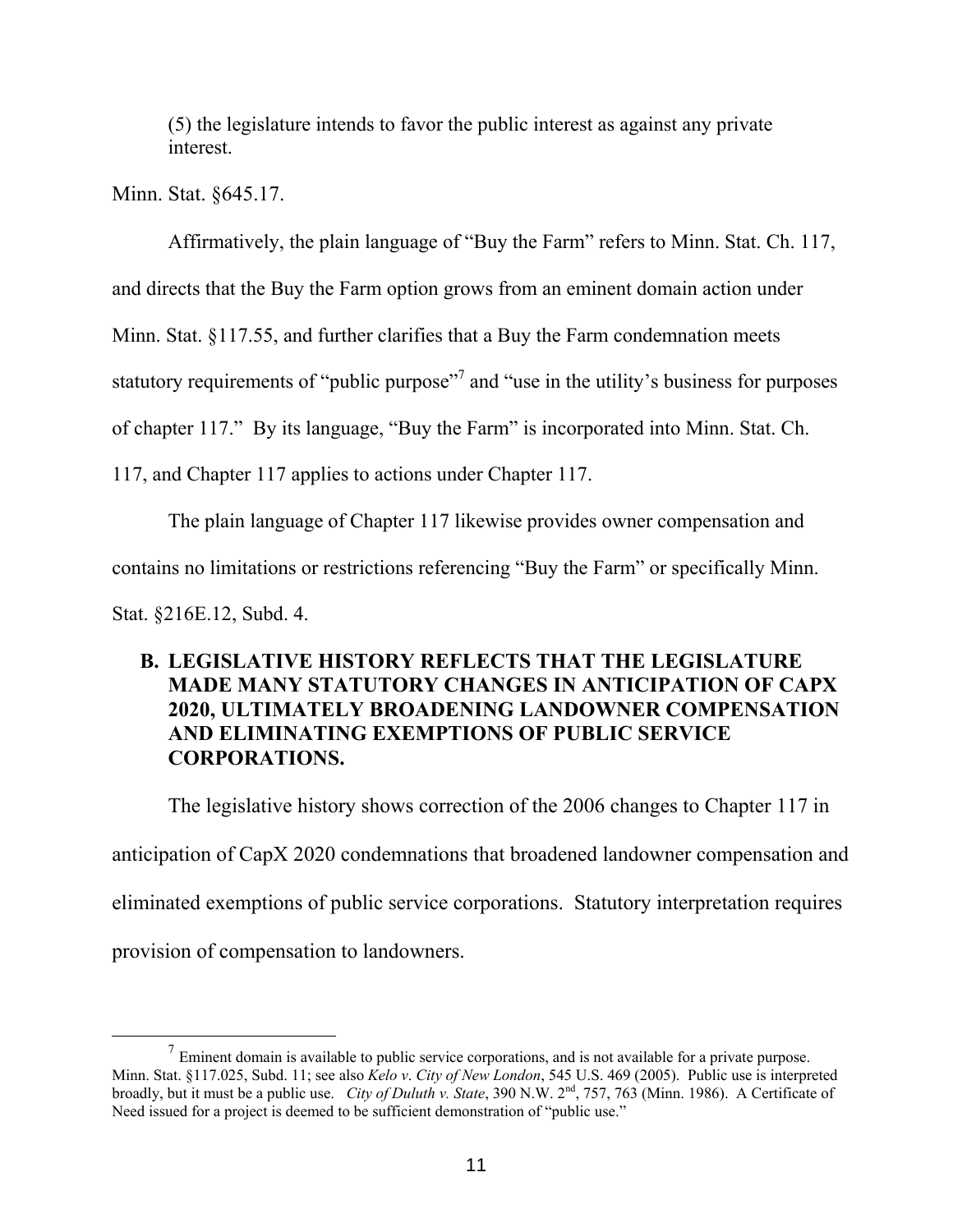Legislative history reveals that over the years, the legislature has been very active in transmission policy, and there have been significant changes to transmission need and routing law, and transmission eminent domain. Legislative history is the key component to analysis of intent where a statute or statutes are at issue, in this case, both Buy the Farm and Chapter 117 generally. See Haage v. Steies, 555 N.W. 2d 7, 9 (Minn. Ct. App. 1996).

Appellants Pudas and Enos address the 1980 changes to condemnation in response to the C-U and other powerline issues at that time, acting on complaints of the utility about disgorging property acquired under "Buy the Farm." Appellants' Brief, p. 33. Appellant also notes that there was no removal of relocation rights, and instead the 1980 changes strengthened the tie to Chapter 117.

In anticipation of the CapX 2020 transmission build-out and condemnations, there was another round of legislative action triggered by utility preparations and landowner concern up to and including the 2010 legislative changes that preceded all of the CapX 2020 condemnation actions. For example, a group of parties<sup>8</sup> involved in

<sup>&</sup>lt;sup>8</sup> This writer was part of that group, having represented an intervenor in the SW 345kV line proceeding at the PUC, Docket 01-1958. It was during this 2001-2002 proceeding that the Izaak Walton League, ME3 (now Fresh Energy), Minnesota Center for Environmental Advocacy, and North American Water Office (George Crocker, who led some of the opposition to the C-U line that Casper and /Wellstone wrote of) negotiated agreements that there would be no opposition to transmission lines such as the planned CapX 2020 build-out, that they would participate in the transmission planning process, identify desired transmission "for wind," investigate alternate landowner compensation for transmission and not object to recovery in rates approval of a transmission only company and to support transfer of assets to transmission only company, and providing the groups with guarantees of Power Purchase Agreements for Community Wind I and II wind projects. Community Wind agreement is in ALJ Recommendation and PUC Order in PUC Docket 01-1958. Settlement Agreement filed in PUC Docket 02-2152 available online:<http://legalectric.org/f/2010/03/settlement-agreement-02-2152-me3-waltons-mcea-nawo.pdf>Two days after Settlement Agreement was filed, the Energy Foundation announced a grant of \$8.1 million for "Wind on the Wires." Online at<http://legalectric.org/f/2009/08/8millionwow.pdf> Wind on the Wires was until recently a program of the Izaak Walton League. The head of Izaak Walton League's Midwest division, Bill Grant, is now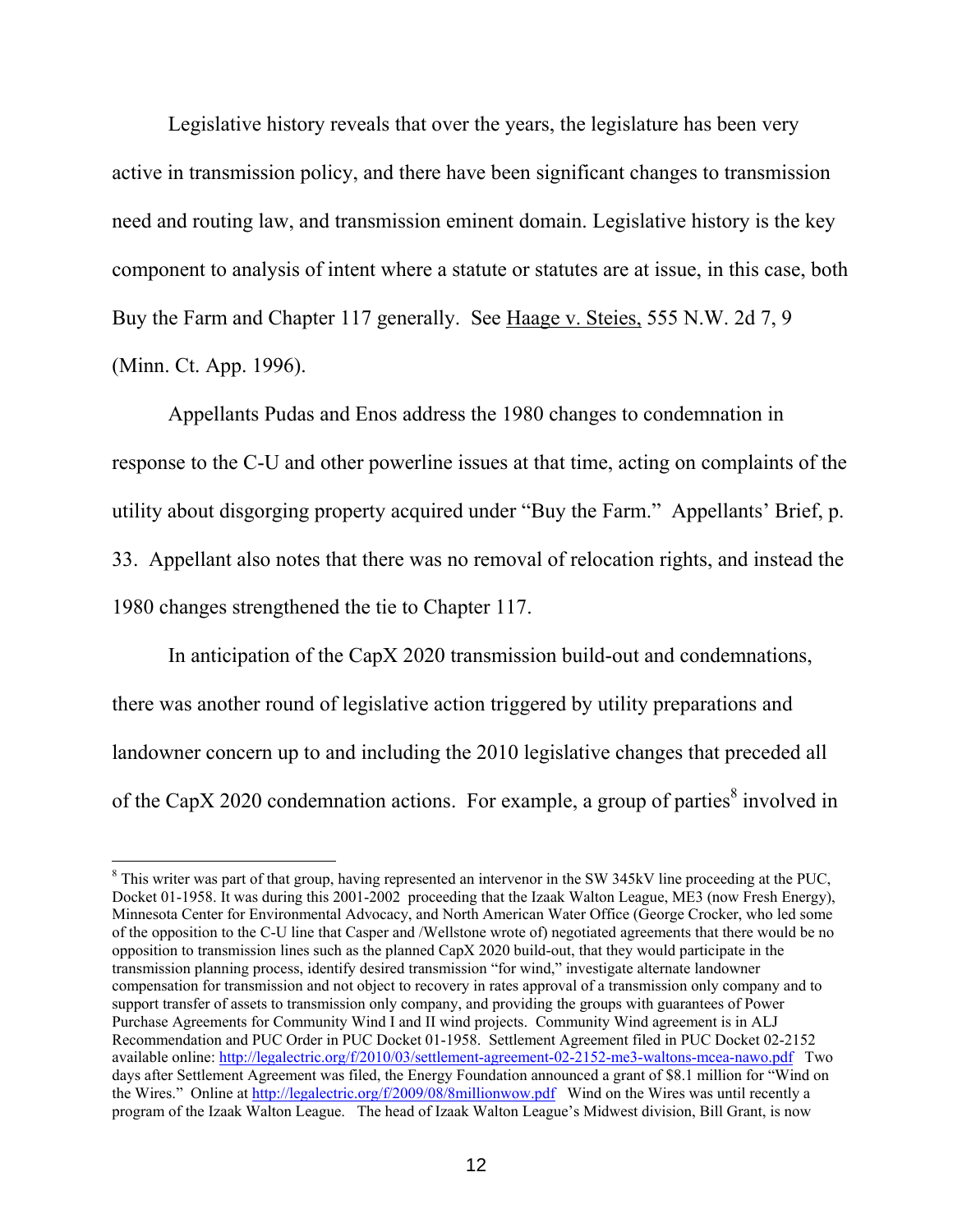opposition to a transmission line in southwestern Minnesota, together with utility and state agency representatives, met several times with Senator Vickerman and staff. This group was particularly interested in alternate methods of compensation for transmission line to address the taking of land for transmission in the new electrical market where transmission was for export and not serving local load. Sen. Vickerman introduced a bill in the 2005 legislative session, Senate File 462, to start the legislative discussion. It was removed from the Agriculture Committee and sent to Energy, but it did not get a hearing. Appendix, p. 4, 2005 S.F. 462 as introduced.

Also in the 2005 Legislative session, the utilities and funded "environmental" groups that had intervened in recent transmission proceedings jointly lobbied for<sup>9</sup>, and the legislature passed, the many changes that enabled the permitting of CapX 2020 transmission in the 2005 Energy Omnibus Bill, Session Laws Chapter 97, Senate File 1368. Appendix, 2005 Session Laws, Chapter 97, S.F. 1368, p. 5-21. The legislature had many opportunities prior to the application for CapX 2020 transmission build-out to limit applicability of Chapter 117 and compensation of landowners. Just before the CapX Certificate of Need application, the 2005 Omnibus Bill provided for many of the material terms found in an agreement with the funded Intervenors in transmission proceedings, such as establishment of "transmission companies" which had not previously been allowed; transfer of assets to transmission only companies; expanded

Deputy Commissioner of Dept. of Commerce in charge of Energy Facility Permitting. The material terms of this 2002 Settlement Agreement became the foundation for the 2005 Energy Omnibus Bill, Appendix p. 5-21. 9 See supra note 8.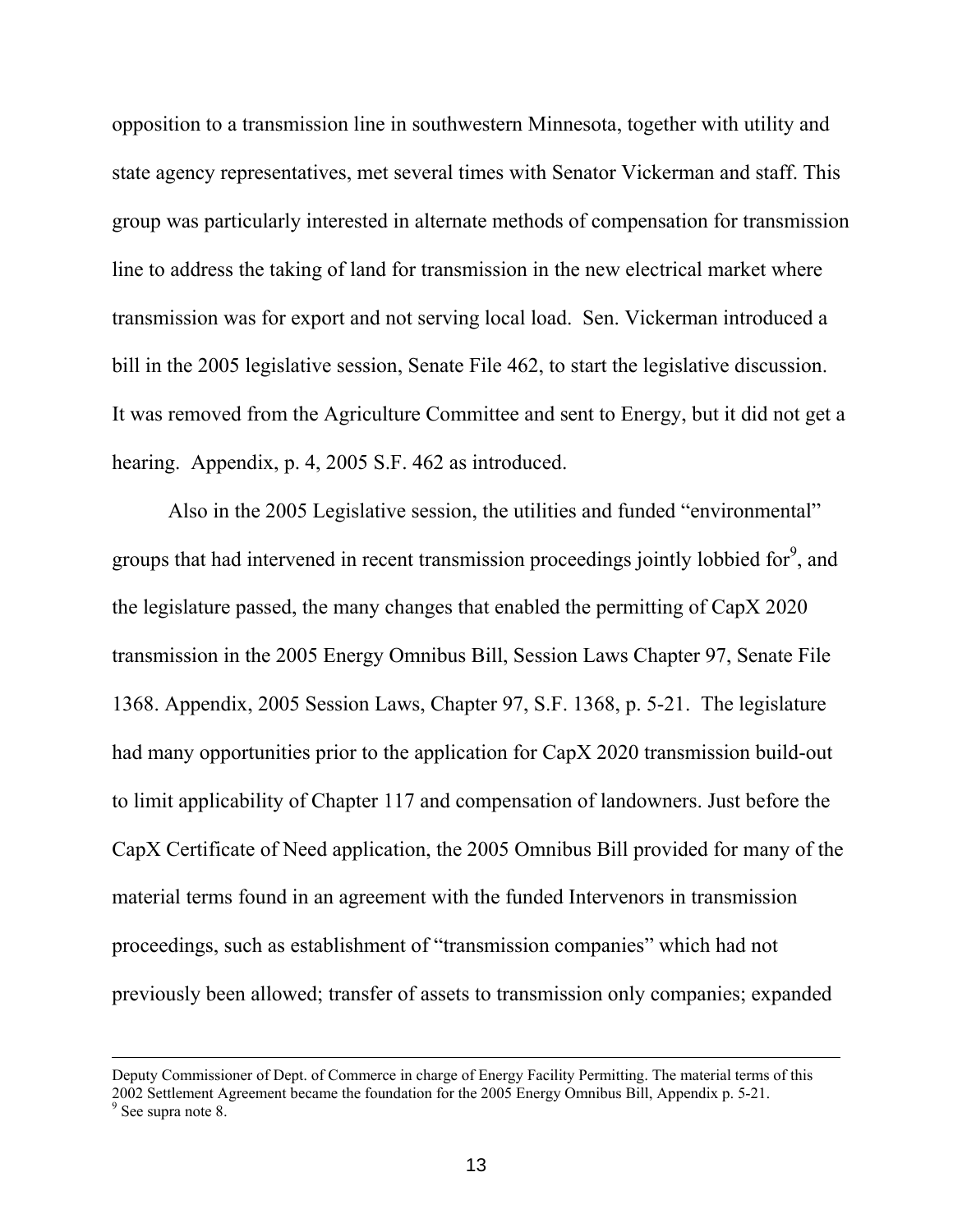the scope of need beyond "Minnesota" to include "regional energy needs" and "regional reliability;" transfer of routing and siting authority away from the EQB to the Dept. of Commerce; and a review of "Eminent Domain Landowner Compensation" through the "Landowner Payments Working Group," charged with investigating alternative methods of landowner compensation. The Working Group was populated with parties to the met twice and issued a tepid report to the Legislative Electric Energy Task Force, and no legislative action was taken. Appendix, p. 22-23, Report of Landowners; Payment Working Group.<sup>10</sup>

 In 2006, Chapter 117 was significantly rewritten, driven by utility initiatives and the looming CapX 2020 transmission build-out. Appendix p. 24-34, 2006 Session Laws Chapter 214, S.F. 2750. Many eminent domain procedures were altered, and most notably, the legislature gave a blanket exempt to public service corporations from many provisions of eminent domain law:

Sections 117.031; 117.036; 117.055, subdivision 2, paragraph (b); 117.186; 117.187; 117.188; and 117.52, subdivisions 1a and 4, do not apply to public service corporations. For purposes of an award of appraisal fees under section 117.085, the fees awarded may not exceed \$500 for all types of property.

#### Id., 117.189 PUBLIC SERVICE CORPORATION EXEMPTIONS (2006)

 $\overline{a}$ 

 These Public Service Corporation exemptions applied to statutes at issue in this case and limited landowner payments and recovery of expenses, i.e., for Attorney Fees under 117.031; Appraisal under 117.036; ability to challenge the "public purpose,

<sup>&</sup>lt;sup>10</sup> Received by Overland, after request, from John Fuller, Senate Counsel, on August 6, 2009 (document had been removed from Legislative website after a revamp).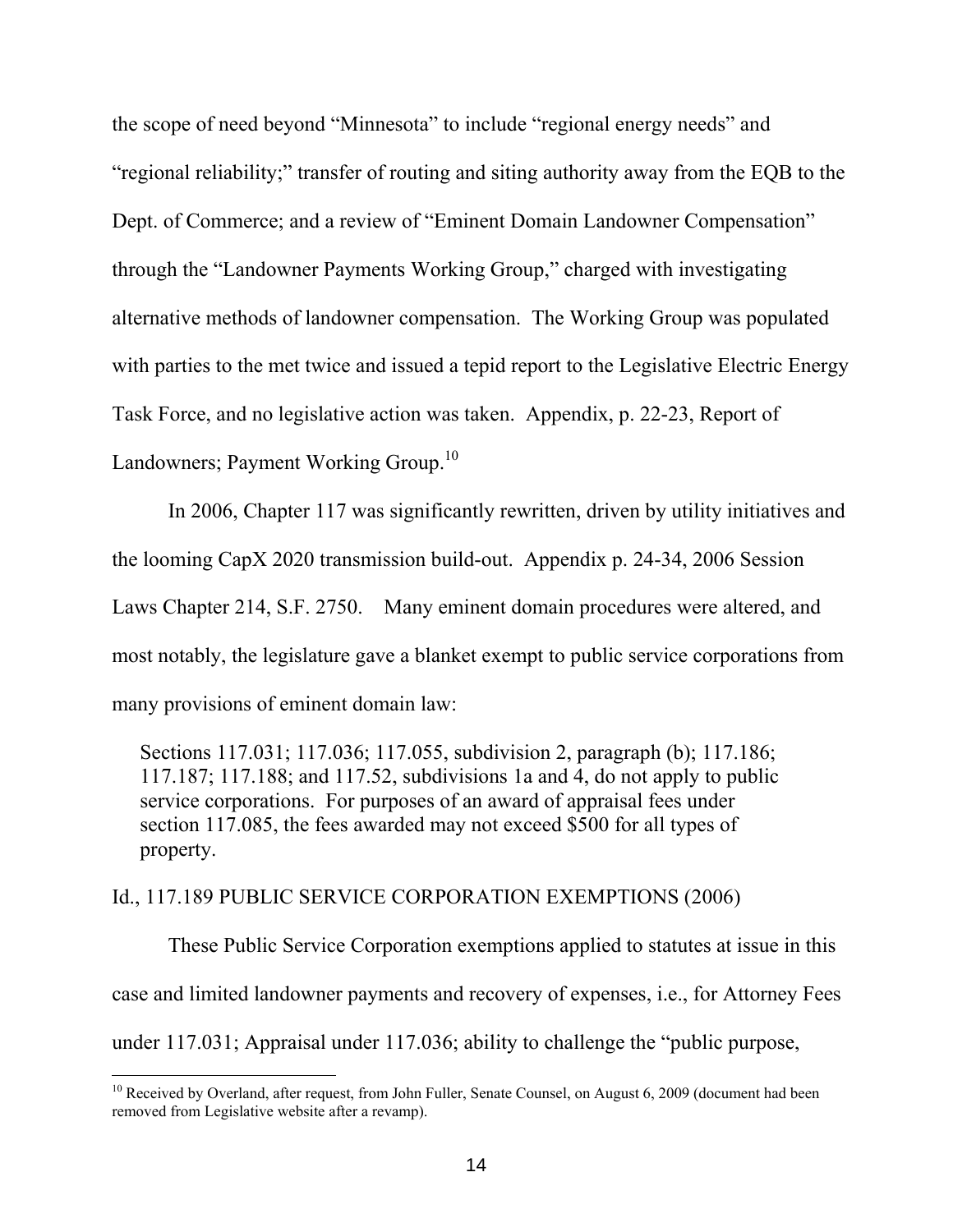necessity or authority" for condemnation under 117.055, Subd. 2(b); compensation for loss of going concern under 117.186; minimum compensation under 117.187; limitations under 117.188; reimbursement of reestablishment expenses for nonresidential moves under C.F.R. title 49, section 24.304 under 117.52, Subd. 1(a); and relocation assistance under 117.52, Subd. 4. The 2006 legislature also slashed authorized appraisal fees to no more than \$500.00 for all types of property. These provisions seriously limited compensation to those who would be facing CapX 2020 condemnations at the behest of public service corporations. However, in these extensive amendments to Chapter 117, as in previous versions, which addressed most aspects of condemnation, there were no prohibitions or limitations addressing Minn. Stat. §216E.12, Subd. 4.

In the 2007 and 2008, after landowner outcry based on notice of CapX 2020 and participation in CapX 2020 proceedings, bills were introduced in the legislative session to remedy these draconian 2006 Chapter 117 provisions limiting landowner compensation and exempting public service corporations, but they did not pass.

 Starting in 2008 with the CapX 2020 transmission build-out routing dockets, the Dept. of Commerce, now charged with environmental review of powerline projects, and in response to repeated requests in Scoping to include "Buy the Farm" costs in the mandated cost/benefit analysis for a project, began to insert language specifically excluding Buy the Farm costs from environmental review. From the list of exclusions:

15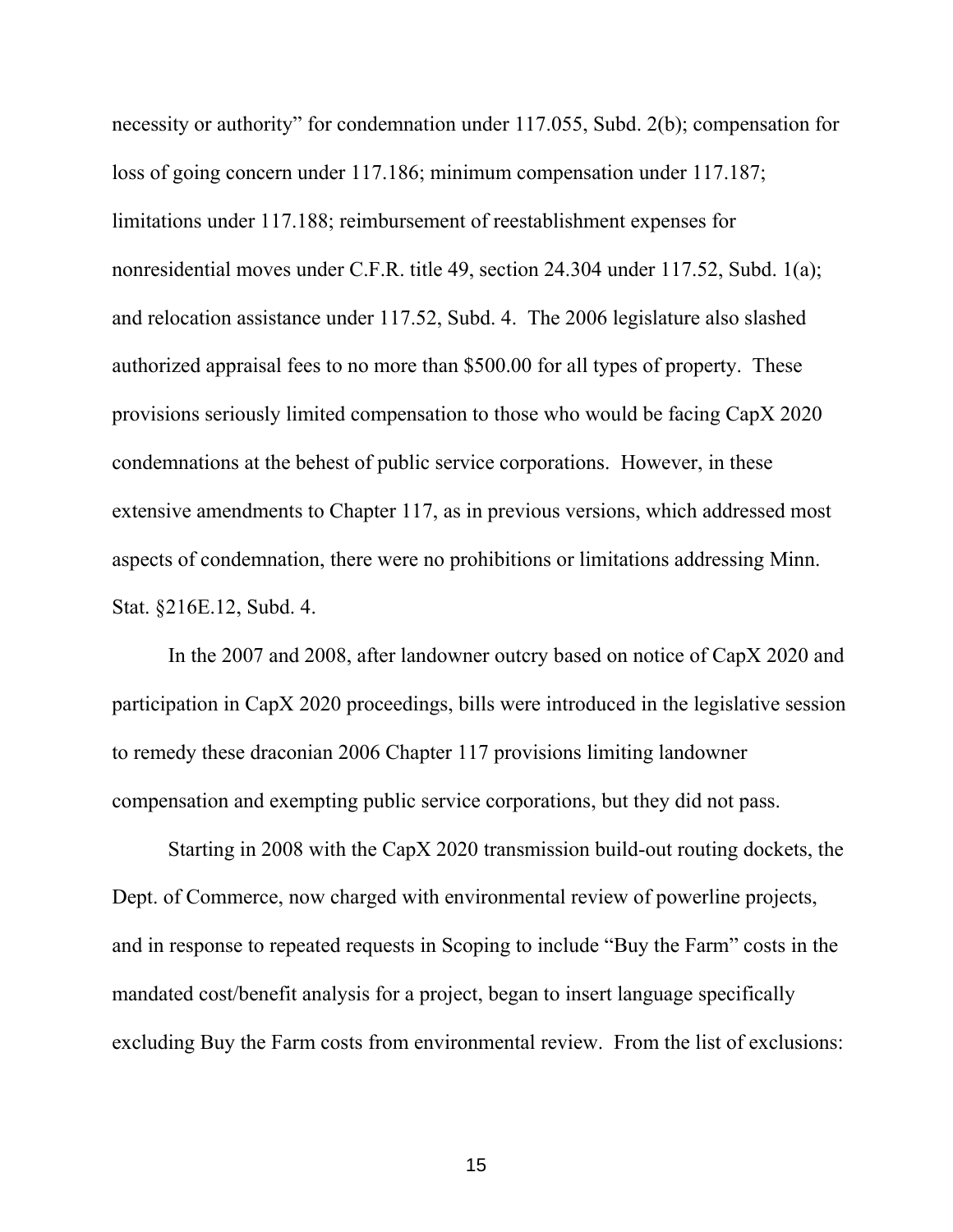*The manner in which land owners are paid for transmission rights of way easements, as that is outside the jurisdiction of the Public Utilities Commission*.

Appendix p. 35-38, Scoping Decisions (selected), CapX Routing Dockets ET2/TL-08- 1474; ET2/TL-09-246; ET2/TL-09-1056; ET2/TL-09-1448.

After introduction of bills over three years attempting to amend Chapter 117 and repeal the public service corporation exemption from multiple provisions of Minnesota eminent domain law, in 2009, a bill was passed with a limited amendment, increasing appraisal recovery for landowners, from \$500.00 to \$1,500.00. Appendix p. 39-41, 2009 Session Laws, Ch. 110, S.F. 550 (selected).

Then, in 2010, as the 2008 and 2009 CapX 2020 routing proceedings<sup>11</sup> were moving through the Public Utilities Commission, where many landowners were intervening and/or participating, legislation was finally passed eliminating the public service corporations' exemption from specific sections of the landowner compensation provisions of Chapter 117, correcting the 2006 bill's blanket exemptions. Appendix, p. 42-44, 2010 Session Laws, Chapter 288, H.F. 1182. This bill removed the exemptions, noted above, for Public Service Corporations for Attorney Fees under 117.031; Appraisal under 117.036; ability to challenge the "public purpose, necessity or authority" for condemnation under 117.055, Subd. 2(b); compensation for loss of going concern under 117.186; minimum compensation under 117.187; limitations under 117.188; reimbursement of reestablishment expenses for nonresidential moves under

<sup>&</sup>lt;sup>11</sup> Public Utilities Commission CapX Routing Dockets ET2/TL-08-1474; ET2/TL-09-246; ET2/TL-09-1056; ET2/TL-09-1448.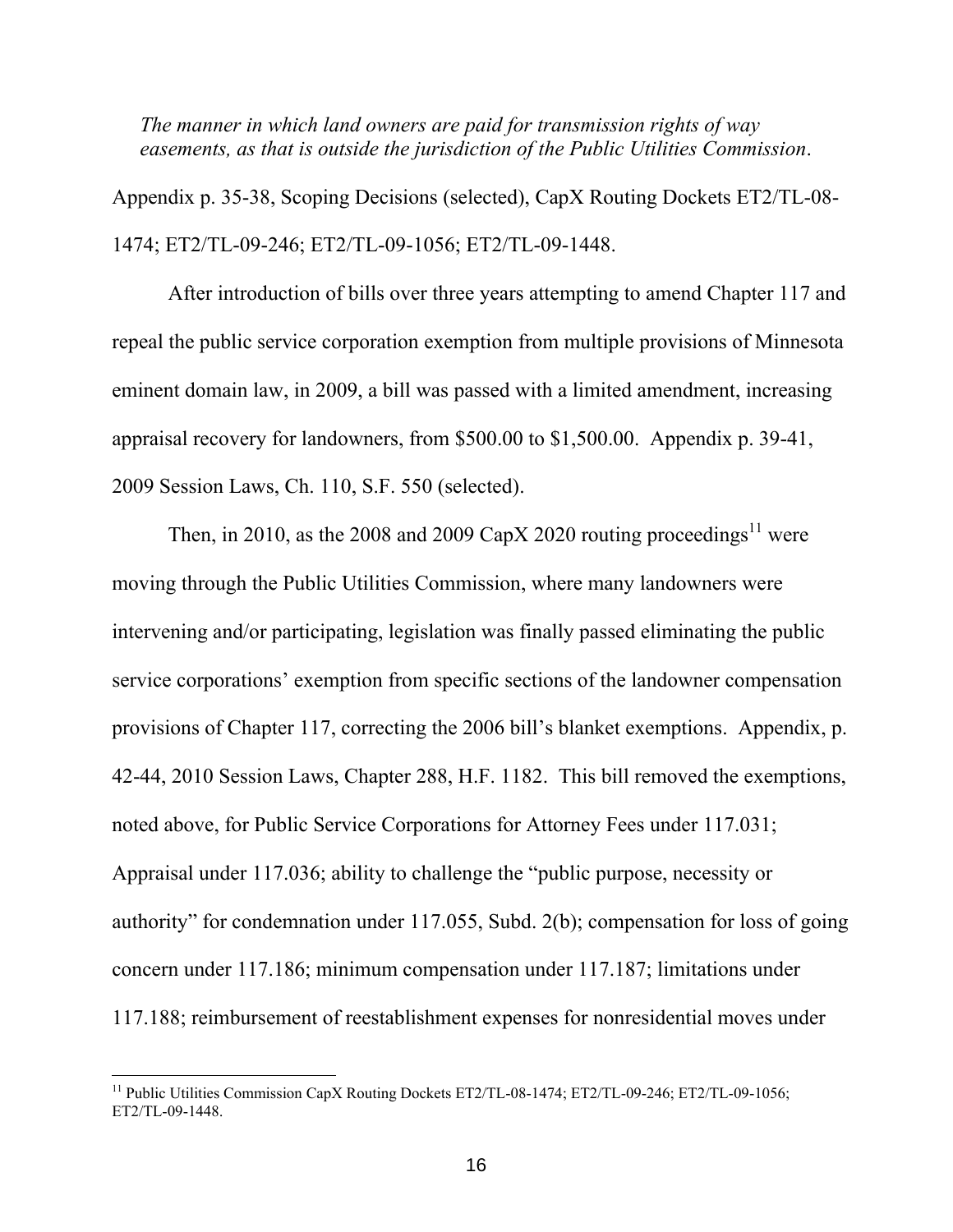C.F.R. title 49, section 24.304 under 117.52, Subd. 1(a); and relocation assistance under 117.52, Subd. 4. The legislature returned this compensation to landowners facing condemnation by utilities, and the change was made prior to initiation of any CapX 2020 condemnations.

 Through the many years of CapX 2020 specific wrangling, the "Buy the Farm" provision was not amended to separate it from Ch. 117, nor were there any changes to Ch. 117 to limit compensation to landowners electing Buy the Farm. Instead, the changes broadened the 2006 language, presumably "to better the practice, or to remedy some defect discovered in the operation of the existing law." See Spicer v. Stebbins, 237 N.W. 844, 845 (Minn. 1931). The intent of the legislature was to address landowners concerns and assure that they could receive just compensation, and that they were not unduly limited through exemptions of public service corporations.

# **C. THE CONSEQUENCES OF A UTILITY INTERPRETATION OF "BUY THE FARM" AND CH. 117 WOULD STRIP LANDOWNERS OF PROTECTIONS LONG AVAILABLE UNDER STATE AND FEDERAL LAW.**

Landowner compensation under state and federal law has long been available to those faced with eminent domain. *See* Minn. Stat. Ch. 117; 49 C.F.R. Part 24. Utilities have worked to limit landowner compensation in their election of the "Buy the Farm" option,<sup>12</sup> and have limited landowner compensation in the many iterations of Chapter 117 at the legislature until exemptions for Public Service Corporations were eliminated in

 $12$  In 2002, Minn. Stat. §116C.63, Subd. 4 was amended to cover only those high voltage transmission lines over 200KV. See S.F. 2740: <https://www.revisor.mn.gov/bin/bldbill.php?bill=S2740.1&session=ls82> , incorporated into 2002 Session Laws, Ch. 398.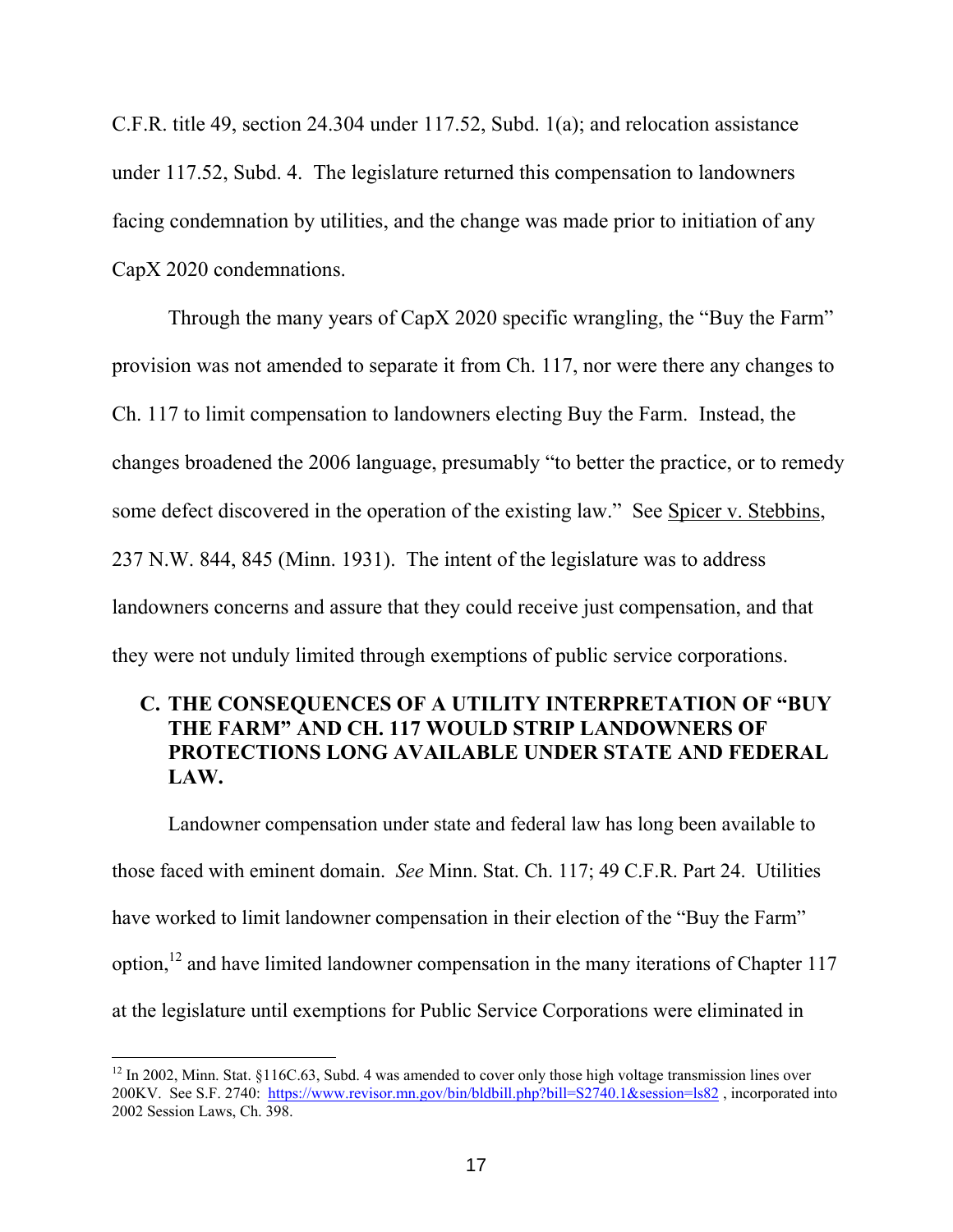2010. The Respondent's attorneys were doing just that decades ago in its brief for the Aasad case in 1979, where it was argued that "Buy the Farm" put too much power in the hands of landowners:

*The fact that the landowner can arbitrarily control the utility's expenditure of assets is, in itself, enough to invalidate the statute; but here the situation is exacerbated by the fact that the person in whose hands the power lines is in a position to benefit directly from the improper use of power.* 

*The potential for abuse of the condemnee's power is substantial, for he can profit merely by exercising the power. For example, if a transmission line crosses his property anywhere but immediately adjacent to its edge, and he requires a taking of a fee interest in the land immediately adjacent to the easement, his damages to the remaining property could be greatly inflated because of the severance damages to which he would arguably be entitled.* 

App. A-41, Appellants' Brief, p. 75. The Aasad court did not agree, and vigorously affirmed the landowners' right to use "Buy the Farm" to compel the utility to force a fee taking of the entire property. *See* Aasand, 228 N.W, 2d 697 (Minn. 1980).

 The utilities may argue that there would be unintended consequences in covering "Buy the Farm" with the umbrella of landowners protections of Minn. Stat. Ch. 117. However, landowner compensation, eminent domain, and Buy the Farm have received extensive review by the legislature. Landowner protections include minimum compensation under Minn. Stat. §117.187, relocation benefits and other payments under Minn. Stat. §117.52, compensation for the full "Buy the Farm" appraised value under Minn. Stat. §117.042, and any other benefits available to landowners under Minn. Stat. Ch. 117, and these protections would come at significant cost to the utilities. However, costs are an expected part of a transmission line build-out of over 700 miles in Minnesota alone. A significant cost does not render it an unintended consequence. The legislature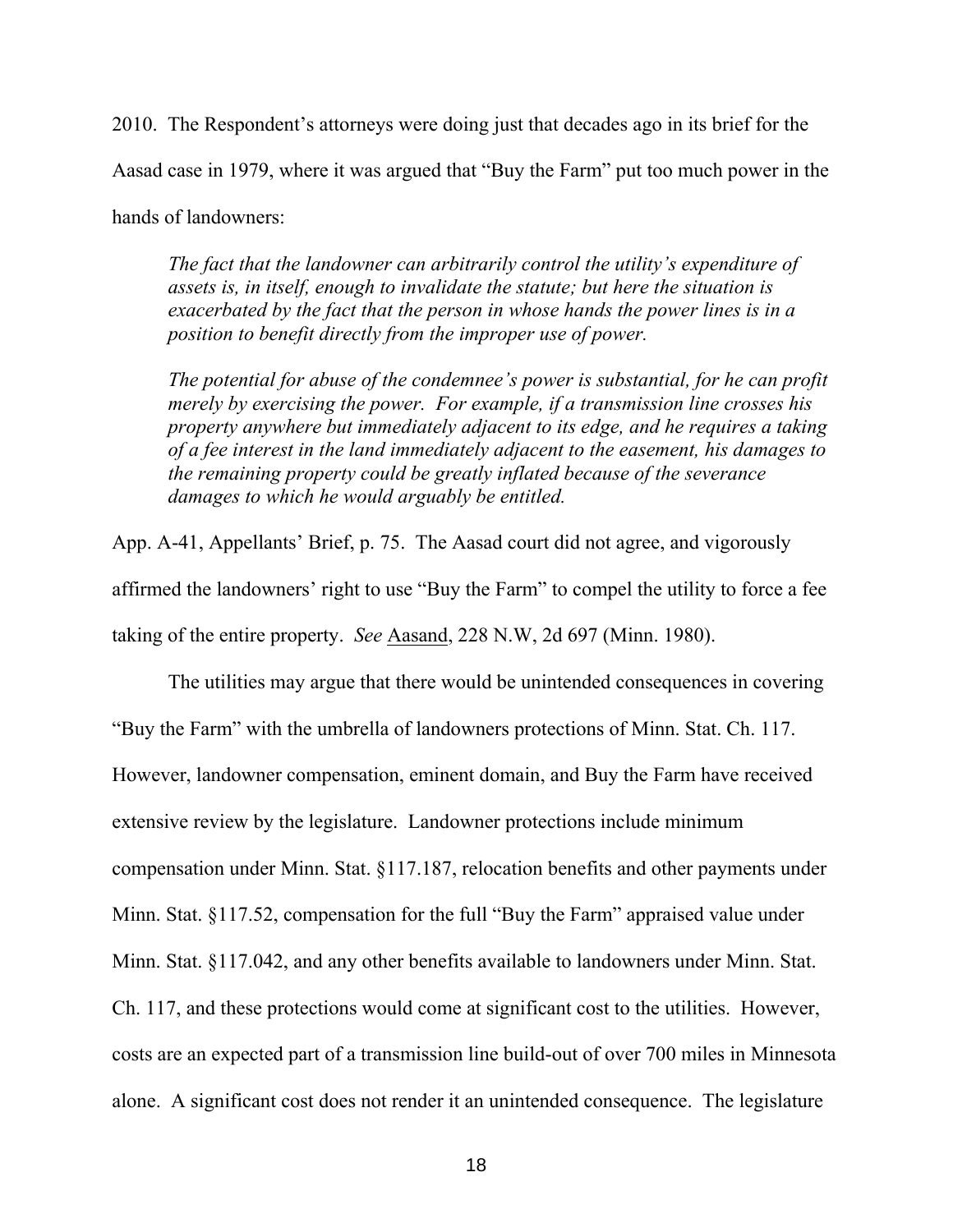has given much attention to eminent domain, has made many amendments, additions and deletions, and the law is what it is.

 Costs to the utility are expected, and are borne by ratepayers. Costs are recovered by utilities in a number of ways. Since the 2005 passage of Session Law Ch. 97, S.F. 1368, utilities can recover costs through an automatic annual adjustment for facilities such as CapX 2020 that have been granted a Certificate of Need, and there is no need for a drawn out rate case. Minn. Stat. §216B.16, Subd. 7b. Utilities have also been granted a 12+% rate of return on transmission construction efforts by the Federal Energy Regulatory Commission. Increased cost through landowner election of the Buy the Farm is not an unexpected consequence, it is a result that utilities anticipate.

#### **CONCLUSION**

No CapX 2020, United Citizens Action Network, and St. Paul's Lutheran School and Church and Cannon Falls Landowners, as parties with a direct personal interest and public interest, respectfully request that the Court reverse the Court of Appeals decision in this matter.

*To those of you who would exploit us, do not underestimate the people of this area. Do not make the mistake of lumping us together as 'overburden' and dispense with us as nuisances. Land is historically the central issue in any war. We are the descendants spiritually, if not actually, of those who fought for this land once, and we are prepared to do it again. We intend to win.* 

Powerline, p. 308-309, Casper and Wellstone (1981).

This is an important case with significant impacts given the many numbers of landowners affected by CapX 2020 transmission across Minnesota. Buy the Farm is an